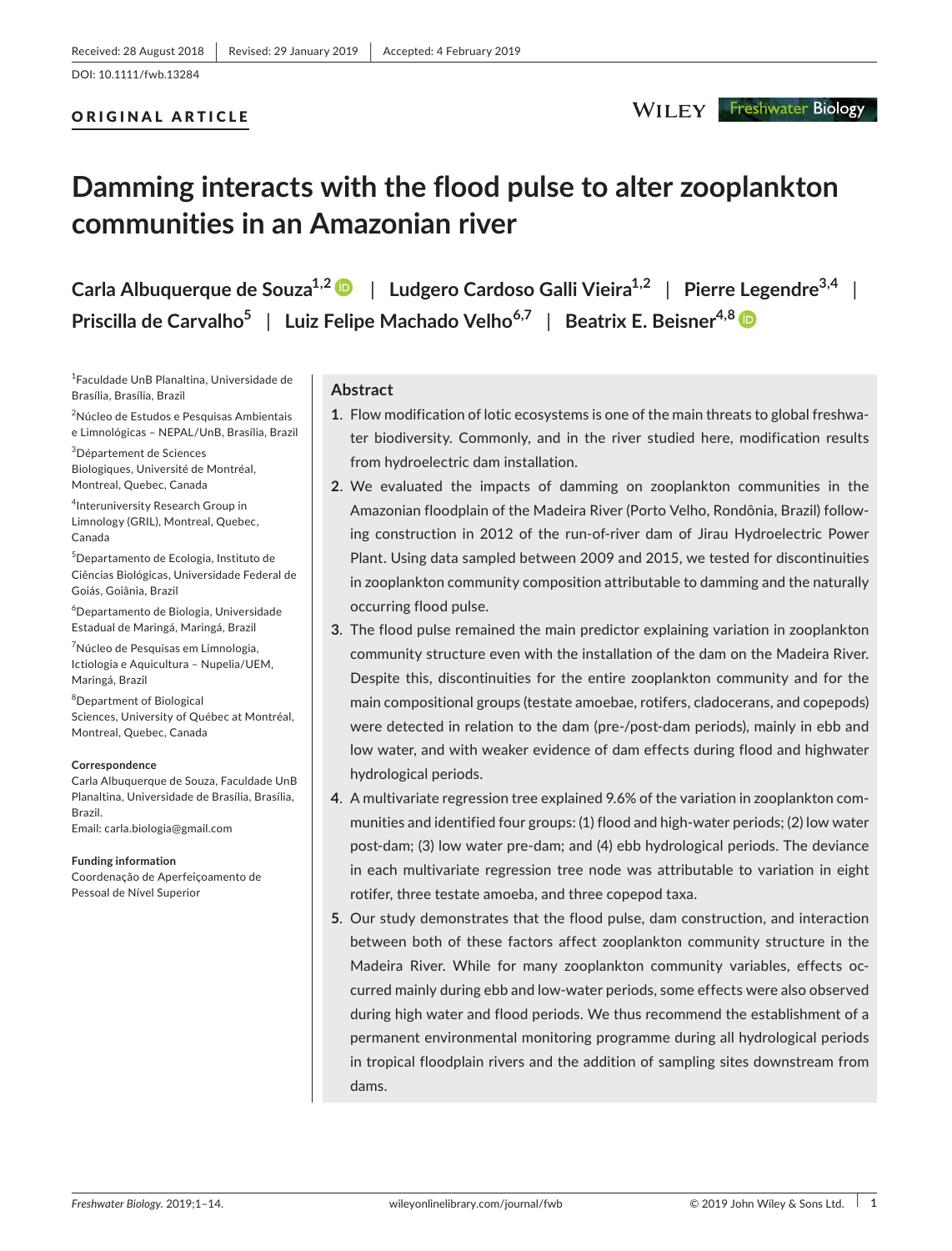**6**. Many rivers in the world are increasingly disrupted by multiple dams, yet little is known of their effects, especially for run-of-river dams. Our study identified shortterm impacts of only one run-of-river dam on zooplankton communities. More research is needed on the effects of multiple run-of-river dams on zooplankton and other biota, especially in tropical floodplain rivers, so that negative effects can be understood and ameliorated.

#### **KEYWORDS**

hydrological period, Jirau Hydroelectric Power Plant, Madeira River, run-of-river dam, zooplankton community structure

## **1** | **INTRODUCTION**

Anthropogenic modification of river hydrology has been identified as one of the five main threats to global freshwater biodiversity (Dudgeon et al., 2006). This should particularly affect environments with a naturally marked variation in flow regime such as floodplains (Bunn & Arthington, 2002). The damming of floodplains disrupts hydrological dynamics, changing the magnitude, frequency, duration, time, and rate of flows with potential effects on the dynamics, structure, and functioning of the entire ecosystem (Braghin et al., 2015; Castello & Macedo, 2015; Poff et al., 1997; Timpe & Kaplan, 2017). Thus, the relative importance of disturbance and the ecosystem processes altered by damming may vary over time (Bortolini, Pineda, Rodrigues, Jati, & Velho, 2017), especially where a strong flood pulse is present (Simões et al., 2013).

Planktonic communities are often structured spatially and temporally by environmental and biological gradients. The physical and chemical effects of damming can affect plankton community composition in altered water channels and floodplains (Fan, He, & Wang, 2015; Gascón et al., 2016; Heino, Melo, et al., 2015; Heino, Soininen, Alahuhta, Lappalainen, & Virtanen, 2015; Zhao et al., 2017). For plankton, critical habitat alterations imposed by damming include modified quantity and quality of sediment transport (Castello & Macedo, 2015; Fearnside, 2013) as well as changes in natural seasonality in river flows that reduces the habitat diversity and favours high levels of endemism (Junk, Bayley, & Sparks, 1989; Salo et al., 1986). In addition, the mobility and dispersal of planktonic organisms along the river itself are reduced by the physical barrier of the dam (Zhao et al., 2017).

In the Amazon, approximately 140 hydroelectric power plants are in operation or under construction, and 288 more are planned to be built (Latrubesse et al., 2017). Given that natural flood pulse dynamics can be strongly influenced by dams (Conceição, Higuti, Campos, & Martens, 2018; Souza-Filho, 2009), we evaluated the impacts of damming on zooplankton communities in the floodplain of the tropical Madeira River (Rondônia state, Brazil) following the construction of Jirau Hydroelectric Power Plant. We tested for spatial and temporal discontinuities in zooplankton composition between

2009 and 2015, encompassing pre- and post-dam periods. We hypothesised that temporal discontinuities in zooplankton community structure in the floodplain would be related to the natural seasonality of flows prior to dam construction, with a different pattern occurring post-construction, induced by damming. Also, we hypothesised that zooplankton richness would increase during low water and decrease during the high-water hydrological periods, with increases in both hydrological periods in the post-dam phase because of decreases in water flow.

# **2** | **METHODS**

## **2.1** | **Study area**

The Madeira River is one of the world's 10 largest rivers in terms of discharge, being the widest and most important tributary of the Amazon River (Latrubesse, Stevaux, & Sinha, 2005; Molina-Carpio, 2008). It is about 1,450 km in length (Bastos et al., 2006) and is formed by the confluence of Beni (Bolivia) and Mamoré (Bolivian– Brazilian border) rivers at Villa Bella, Bolivia. In Brazil, it runs along the northwest of Rondônia state and enters the state of Amazonas, where it joins with the Amazon River downstream of the city of Manaus (Leite et al., 2011). The climate is humid tropical, with mean annual precipitation of 1,900–2,200 mm (Bastos, Almeida, Dorea, & Barbosa, 2007; Leite et al., 2011; Moreira-Turcq, Seyler, Guyot, & Etcheber, 2003), average annual air temperature of 25.2°C (20.9– 31.1°C) and relative air humidity around 85% (81%–89%; Torrente-Vilara, Zuanon, Amadio, & Doria, 2008).

Discharge in the Madeira River occurs as an annual unimodal cycle defined by four hydrological periods: low water, flood, high water, and ebb. At low water, discharge is minimal and river beaches are exposed (August to November). Discharge is greatest during the high-water period when marginal areas become flooded (February to May; Barthem, Costa, Cassemiro, Leite, & Silva, 2014). Transitional periods occur at the onset of the rainy season as discharge increases (flood—December to January) and as the flood retreats (ebb—June to July; Barthem et al., 2014). The flood pulse produces marked effects, with large changes in water level (ranging from 15.4 at low water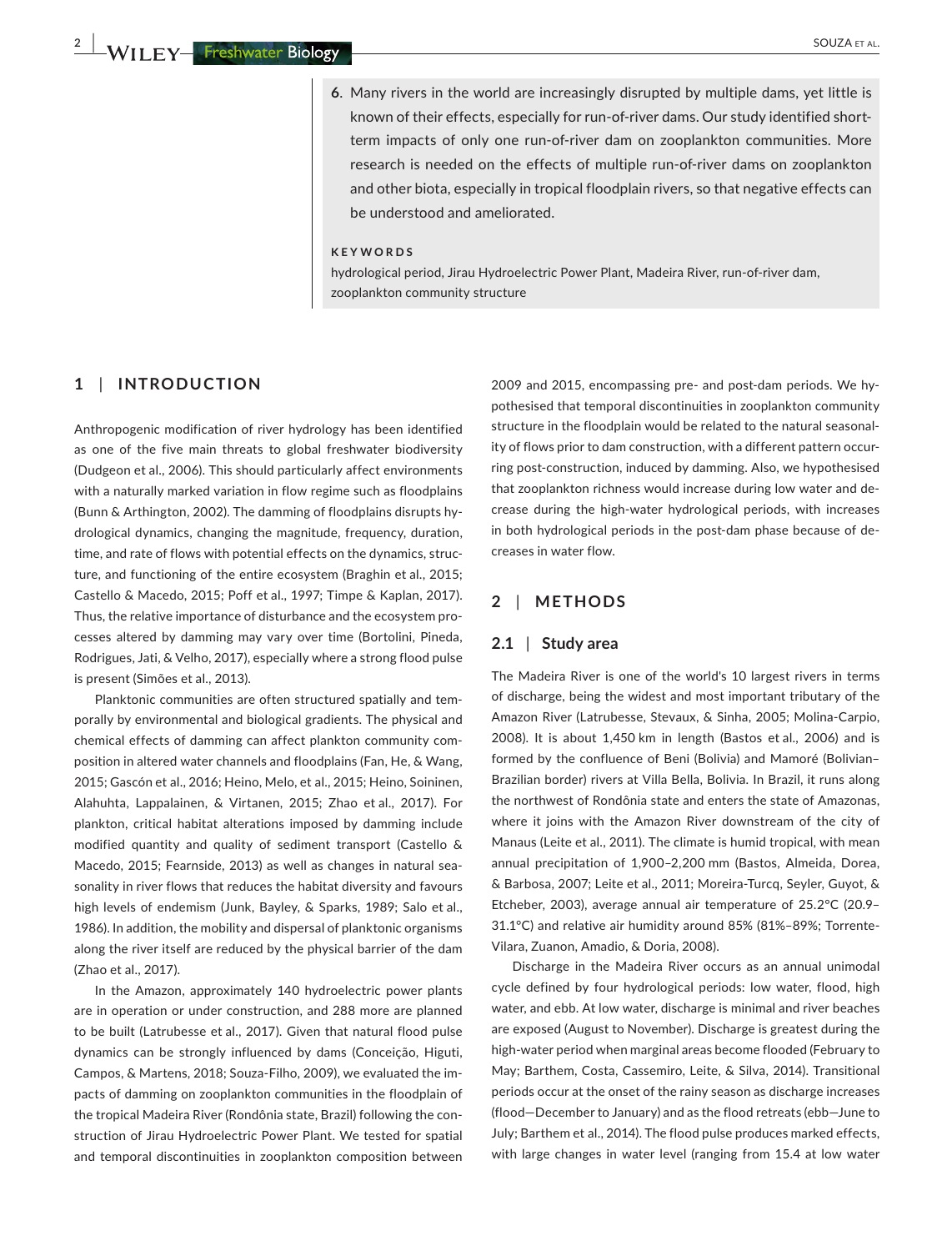

FIGURE 1 Location of sampling sites in the Madeira River. The open circle between sites S5 and S6 indicates the location of Jirau Hydroelectric Power Plant. The arrow indicates the direction of water flow

to 21.8 m at high water—Molina-Carpio et al., 2017; Torrente-Vilara et al., 2008). Mean annual discharge (1967–2013) at the Porto Velho station is 18,500 m $^3$ /s with discharge varying between 2,322 and 47,236 m $^3$ /s, comprising nearly 10% of the discharge of the Amazon River into the Atlantic Ocean (Molina-Carpio et al., 2017; Torrente-Vilara et al., 2008).

The Jirau Hydroelectric Power Plant is located in the Madeira River, at 136 km upstream from Porto Velho city, Rondônia state, Brazil (Figure 1). The construction of the dam was finished in July 2012. This facility is considered a mega dam in terms of power generation (3,750 MW of installed capacity; Latrubesse et al., 2017). Jirau is also a run-of-river dam, operating via the natural river flow, without the need for the formation of a large reservoir with strongly lentic conditions (Pracheil, DeRolph, Schramm, & Bevelhimer, 2016). Horizontal axis turbines occur in run-of-river dams (Wang, Chen, Liu, & Zhu, 2016), and it is possible to maintain up to 70% of the original river flow (Cella-Ribeiro, Doria, Dutka-Gianelli, Alves, & Torrente-Vilara, 2017). The required electrical capacity was achieved at lower stored volumes of water, and the residence time of the water in the reservoir is shorter than is normally the case for mega dams (Fearnside, 2014). The reservoir area attains a maximum of 361.6  $km^2$ and varies seasonally from 21  $km^2$  at low water to 207.7  $km^2$  at high water (Energia Sustentável do Brasil, 2018). From 2013 to 2015, average annual discharge was 22.066  $\mathrm{m}^3/\mathrm{s}$ , ranging from 5.215  $\mathrm{m}^3/\mathrm{s}$  in the 2015 low-water period to  $54.021 \text{ m}^3/\text{s}$  in the 2014 high-water period (ANA, 2018).

## **2.2** | **Sampling**

A monitoring programme of the Madeira River was carried out by Life Consultoria Ambiental (LCA), and the data included in this current study were collected by them as part of their Environmental Impact Study. A total of 22 sampling campaigns were carried out by LCA from 2009 to 2015 at six sites in the mainstem of the Madeira River, five of which were located upstream (S1, S2, S3, S4 and S5) and one downstream from the dam (S6; Figure 1). The sampling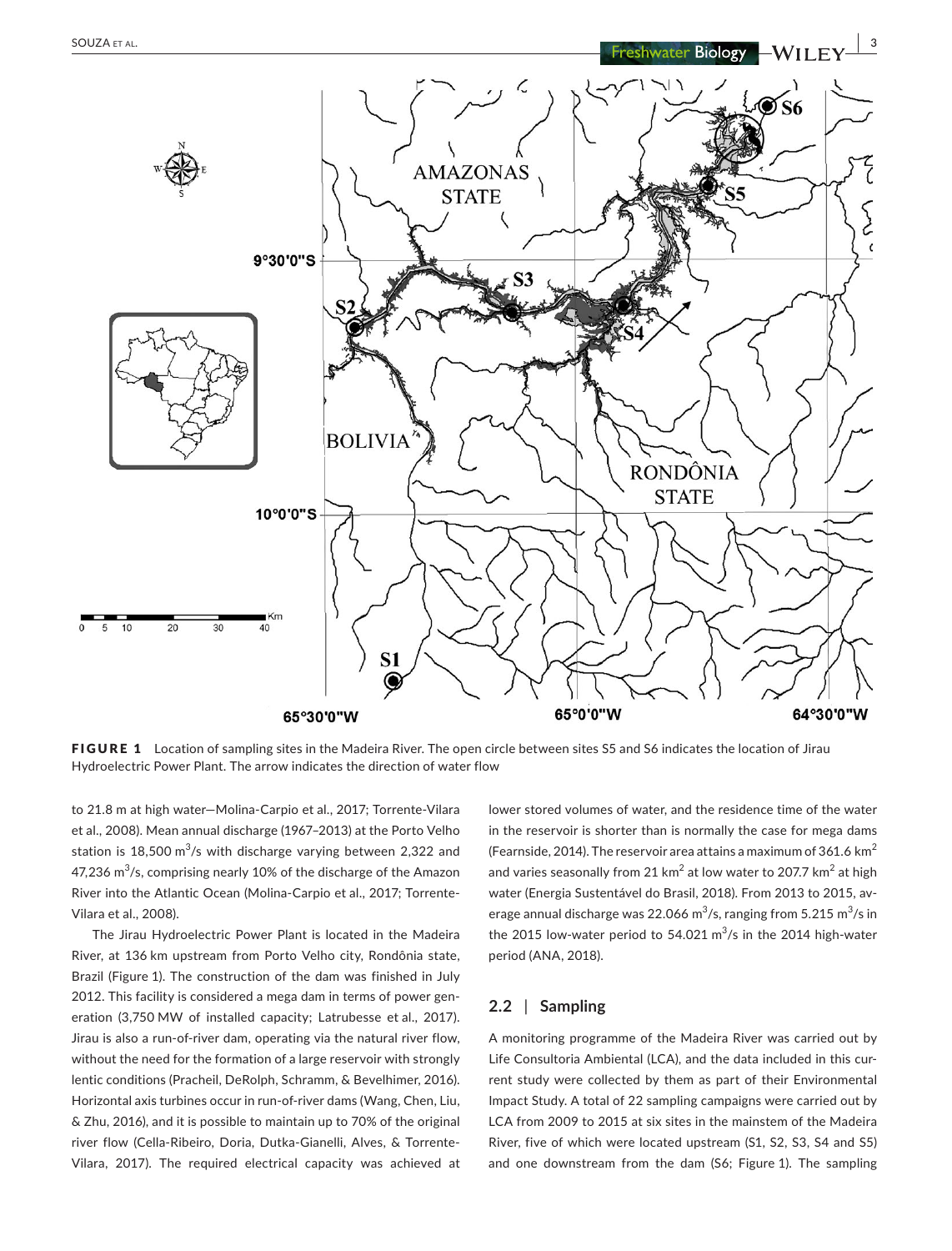**4 |**  SOUZA et al.

campaigns consisted of 12 visits in the pre-dam phase, between September 2009 and July 2012 (three sampling campaigns in each hydrological period—low water, flood, high water and ebb) and 10 visits in the post-dam phase, between October 2012 and April 2015 (three sampling campaigns in low water and flood, and two in high water and ebb period).

To assess zooplankton communities at each site, 1,000 L of pumped water was filtered through a 68-μm mesh plankton net. Collected organisms were fixed in 4% formalin buffered with calcium carbonate. For quantitative analysis, the samples were concentrated to 75 ml, and about 10% of that volume was sub-sampled with a Hensen–Stempel pipette. At least 250 individuals from each zooplankton group were counted per sample using a Sedgwick–Rafter chamber and a light microscope. Samples with only a few individuals (<250 individuals from each zooplankton group) were fully counted. To enable qualitative analyses, further aliquots of 2 ml were removed from the concentrated samples after decantation, and examined until no new species were found. Zooplankton were identified to the lowest possible taxonomic level, and total density was expressed in individuals per cubic metre (ind/m $^3$ ). In the case of copepods, only adults could be identified to species; larval and juvenile forms were identified to family (Diaptomidae or Cyclopidae).

## **2.3** | **Data analyses**

Prior to the analyses, density values of all zooplankton taxa, including the rare taxa, were log-chord-transformed (Legendre & Borcard, 2018). The chord transformation, applied to log-transformed abundances, removes the effect of double-zeros from the analysis, enabling the calculation of Euclidean distances (Borcard, Gillet, & Legendre, 2018; Legendre & Borcard, 2018). We performed a permutational multivariate analysis of variance using distance matrices (PERMANOVA; Anderson, 2001) to detect compositional differences across all zooplankton, as well as in the major taxonomic groups (testate amoebae, rotifers, cladocerans, and copepods) attributable to the influence of damming, hydrological periods and/ or between sampling sites, and to their interactions. Three factors were created for the PERMANOVA: damming (pre- and post-dam construction, abbreviated DAM), hydrological periods (1 = low water,  $2 =$  flood,  $3 =$  high water and  $4 =$  ebb, abbreviated HYDR), and site (sampling sites from S1 to S6, abbreviated SITE). We carried out the analyses including all hydrological periods as well as for each hydrologic period separately to detect effects of damming and site by period interactions. We conducted additional analyses that were spatially restricted to the sampling sites farthest upstream (S1) and nearest downstream (S6) from the dam, the end-point comparison. PERMANOVA was performed using Euclidean distance and *p*-values were estimated from 999 permutations using the function *adonis2*, package *vegan* (Oksanen et al., 2018) in R (R Core Team, 2018). Two redundancy analyses (Legendre & Legendre, 2012) were performed: one using the DAM factor and the other with the HYDR factor, using the function *rda*, package *vegan*. To visualise the similarities of zooplankton community between all sites grouped by damming and

hydrological periods, we plotted the position of the sites through time using the R function *plot*.

Similarly, we tested the influence of damming, the flood pulse, sampling sites and their interactions on total zooplankton richness and richness within major taxonomic groups. For this, we performed a factorial ANOVA using the same three factors as in the PERMANOVA analysis: DAM, HYDR and SITE, using the *aov* function of the *stats* package in R (R Core Team, 2018).

We also used multivariate regression tree (MRT; De'ath, 2002) for modelling relationships between species and the factors (preand post-dam and hydrological periods). This analysis tested the hypothesis that discontinuities in zooplankton community would be related to the natural seasonality of the floodplain prior to dam construction, but that a different post-dam pattern would occur, probably because of changes to the environmental gradients resulting from the impoundment. In MRT, the total sums-of-squares of the zooplankton density values represent the dissimilarity among the zooplankton densities, and the least-squares criterion is used to split data into two groups several times, based on one of the two factors (damming or hydrological periods; De'ath, 2002; Ge et al., 2008). The split chosen each time has the least dissimilarity within groups and more dissimilarity between groups related to a factor, after comparing all the possible splits. Following the first split, new splits are formed independently and hierarchically (Bachraty, Legendre, & Desbruyères, 2009; Borcard et al., 2018; Davidson, Sayer, Perrow, Bramm, & Jeppesen, 2010; De'ath, 2002; Ge et al., 2008). Zooplankton species density is shown as bar plots for each MRT group, along with the number of samples included in that group and the sum-of-square errors (Borcard et al., 2018).

To verify the MRT, a cross-validation test was performed by splitting the data. Then, a new model from one data subset was estimated and its predictive accuracy was then tested on the other data subset (not included in its construction; Davidson et al., 2010). This process was repeated until each sample had been left out in turn and the cross-validated relative error stabilised (CVRE; Breiman, Friedman, Olshen, & Stone, 1984; Davidson et al., 2010). The model with the minimum CVRE was selected as the best predictive tree (Davidson et al., 2010, 2012; De'ath & Fabricus, 2000), where values closer to one represent poor predictors for the tree splits and closer to zero represent perfect predictors (Borcard et al., 2018; Legendre & Legendre, 2012). For the MRT analysis, we used the *mvpart* function in R-package *mvpart* (De'ath, 2014). Discriminant species (those that contribute the most to the deviance in MRT) were identified by computing *summary* of the function *MRT* in R-package *mvpartWRAP* (Ouellette & Legendre, 2012).

# **3** | **RESULTS**

A total of 190,622 individuals from 228 zooplankton taxa were identified across the six mainstem Madeira River sampling sites from 2009 to 2015. Across all communities, 93 taxa were rotifers, 81 testate amoebae, 33 cladocerans and 21 copepods (Supporting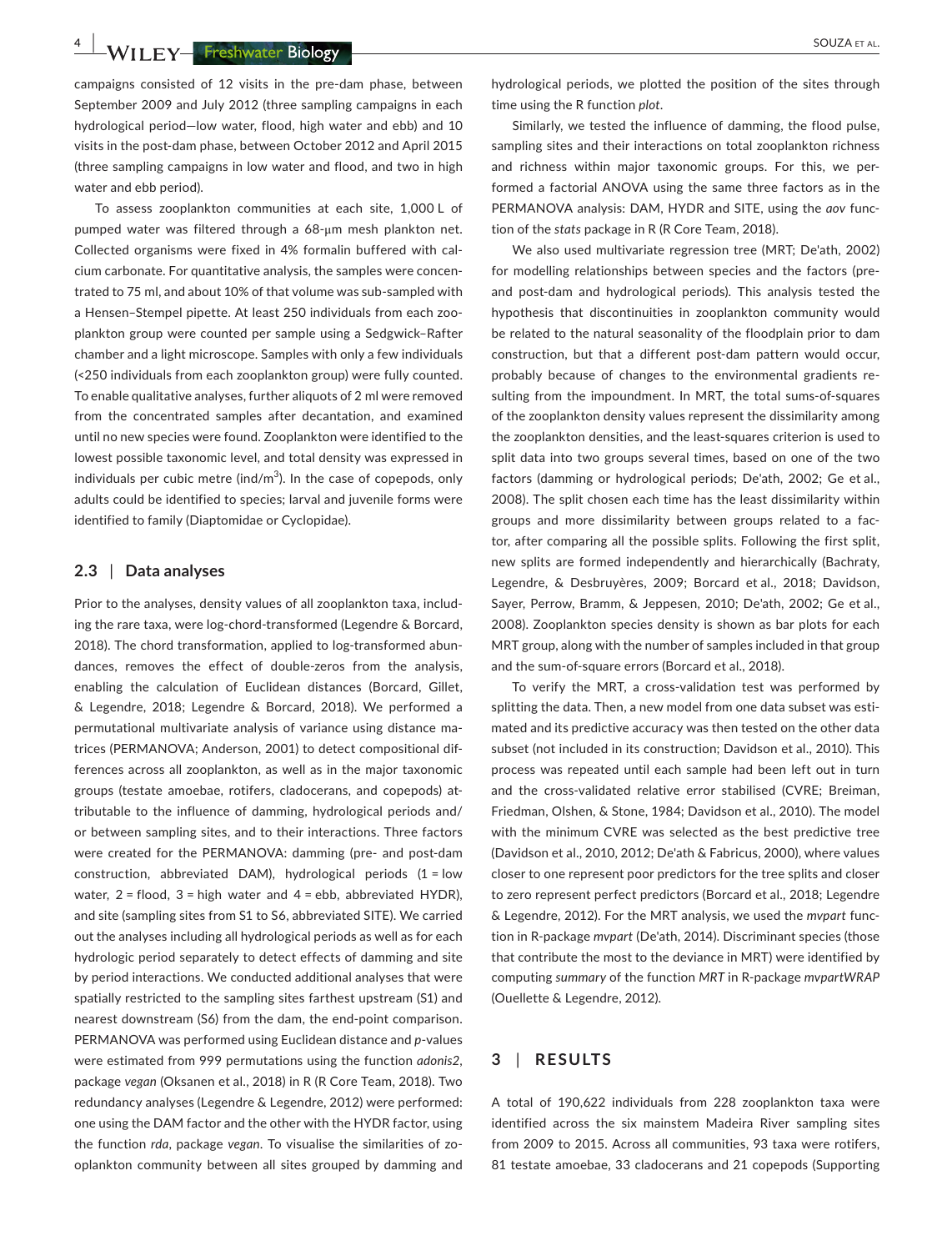| (pre- and post-dam construction); HYDR (hydrological periods) and SITE (sampling sites S1 and S6) |                |       |                          |                          |                |                           |                          |                          |                |       |                          |                |                          |                 |                |
|---------------------------------------------------------------------------------------------------|----------------|-------|--------------------------|--------------------------|----------------|---------------------------|--------------------------|--------------------------|----------------|-------|--------------------------|----------------|--------------------------|-----------------|----------------|
|                                                                                                   | <b>DAM</b>     |       | <b>HYDR</b>              |                          | SITE           |                           | DAM: HYDR                |                          | DAM: SITE      |       | HYDR: SITE               |                |                          | DAM: HYDR: SITE | Residual       |
| Hydrological period                                                                               | $\mathsf{R}^2$ | p     | $\mathbf{R}^2$           | p                        | $\mathbf{R}^2$ | $\boldsymbol{\mathsf{a}}$ | $\mathbf{R}^2$           | p                        | $\mathbf{R}^2$ | p     | $\mathbf{R}^2$           | p              | $\mathbf{R}^2$           | p               | $\mathbf{R}^2$ |
| All zooplankton                                                                                   |                |       |                          |                          |                |                           |                          |                          |                |       |                          |                |                          |                 |                |
| $\overline{\preccurlyeq}$                                                                         | 0.038          | 0.005 | 0.098                    | 0.002                    | 0.022          | 0.424                     | 0.107                    | 0.001                    | 0.018          | 0.762 | 0.053                    | 0.941          | 0.058                    | 0.796           | 0.605          |
| Flood                                                                                             | 0.163          | 0.003 | $\mathbf{I}$             | Τ.                       | 0.074          | 0.693                     |                          |                          | 0.065          | 0.863 |                          |                |                          |                 | 0.698          |
| High water                                                                                        | 0.143          | 0.001 |                          |                          | 0.107          | 0.043                     | $\mathbf{I}$             |                          | 0.096          | 0.176 |                          | $\mathbf{I}$   |                          |                 | 0.654          |
| Ebb                                                                                               | 0.203          | 0.032 |                          | $\overline{1}$           | 0.112          | 0.760                     |                          |                          | 0.147          | 0.339 |                          |                |                          | -1              | 0.538          |
| Low water                                                                                         | 0.216          | 0.140 |                          |                          | 0.077          | 0.988                     | $\mathsf{L}$             | $\mathbf{I}$             | 0.094          | 0.934 | $\mathbf{I}$             | $\mathbf{I}$   | $\mathsf{L}$             |                 | 0.612          |
| Testate amoebae                                                                                   |                |       |                          |                          |                |                           |                          |                          |                |       |                          |                |                          |                 |                |
| $\equiv$                                                                                          | 0.069          | 0.002 | 0.064                    | 0.552                    | 0.038          | 0.049                     | 0.060                    | 0.645                    | 0.011          | 0.970 | 0.051                    | 0.851          | 0.078                    | 0.217           | 0.628          |
| Flood                                                                                             | 0.199          | 0.011 | J.                       | $\mathbf{I}$             | 0.068          | 0.581                     |                          |                          | 0.075          | 0.483 |                          | $\mathbf{I}$   |                          |                 | 0.657          |
| High water                                                                                        | 0.104          | 0.184 | $\overline{\phantom{a}}$ | $\mathbf{I}$             | 0.142          | 0.025                     | $\mathbf{I}$             | $\mathbf{I}$             | 0.133          | 0.050 | $\mathbf{I}$             | $\mathbf{I}$   | $\mathbf{I}$             | $\mathsf{I}$    | 0.621          |
| Ebb                                                                                               | 0.150          | 0.484 | $\mathbf{I}$             | $\mathbf{I}$             | 0.194          | 0.155                     | т.                       | $\mathbf{I}$             | 0.065          | 0.972 | $\mathbf{I}$             | л.             | $\mathbf{I}$             | $\mathbf{I}$    | 0.591          |
| Low water                                                                                         | 0.246          | 0.032 | $\overline{1}$           | $\,$ $\,$                | 0.122          | 0.531                     | $\overline{\phantom{a}}$ | $\overline{\phantom{a}}$ | 0.116          | 0.596 | $\overline{\phantom{a}}$ | $\blacksquare$ | $\mathbf{I}$             | $\mathbf{I}$    | 0.516          |
| Rotifers                                                                                          |                |       |                          |                          |                |                           |                          |                          |                |       |                          |                |                          |                 |                |
| $\overline{\leq}$                                                                                 | 0.028          | 0.151 | 0.108                    | 0.002                    | 0.014          | 0.935                     | 0.118                    | 0.001                    | 0.018          | 0.693 | 0.050                    | 0.953          | 0.042                    | 0.998           | 0.621          |
| Flood                                                                                             | 0.135          | 0.106 | $\mathbf{I}$             | J.                       | 0.076          | 0.662                     |                          | $\mathbf{I}$             | 0.041          | 0.991 |                          | $\mathbf{I}$   | $\mathsf I$              |                 | 0.748          |
| High water                                                                                        | 0.131          | 0.028 | $\mathbf{I}$             | $\mathbf{I}$             | 0.060          | 0.965                     | т                        | $\mathbf{L}$             | 0.073          | 0.835 | $\mathbb T$              | $\mathbf{L}$   | $\mathbb{L}$             | т.              | 0.736          |
| Ebb                                                                                               | 0.250          | 0.013 | Τ.                       | L.                       | 0.107          | 0.667                     | Τ.                       | L.                       | 0.128          | 0.459 | т.                       | $\mathbf{L}$   | $\mathbf{I}$             | т.              | 0.515          |
| Low water                                                                                         | 0.246          | 0.122 | $\mathbf{I}$             | $\overline{\phantom{a}}$ | 0.089          | 0.837                     | -1                       | $\mathbf{I}$             | 0.090          | 0.830 | -1                       | $\mathbf{I}$   | $\mathbf{I}$             | $\mathbf{I}$    | 0.574          |
| Cladocerans                                                                                       |                |       |                          |                          |                |                           |                          |                          |                |       |                          |                |                          |                 |                |
| $\overline{\preccurlyeq}$                                                                         | 0.018          | 0.536 | 0.125                    | 0.003                    | 0.034          | 0.089                     | 0.090                    | 0.049                    | 0.040          | 0.034 | 0.044                    | 0.876          | 0.066                    | 0.404           | 0.581          |
| Flood                                                                                             | 0.143          | 0.003 | $\mathbf{I}$             | $\mathbf{I}$             | 0.136          | 0.010                     |                          | $\mathbf{I}$             | 0.113          | 0.086 |                          | $\mathbf{I}$   |                          | $\mathbf{L}$    | 0.607          |
| High water                                                                                        | 0.115          | 0.193 | $\mathbf{I}$             |                          | 0.066          | 0.711                     | т                        | $\mathbf{I}$             | 0.108          | 0.265 | $\mathsf I$              | $\mathbf{I}$   | т                        | $\mathbf{I}$    | 0.710          |
| Ebb                                                                                               | 0.137          | 0.487 | $\overline{\phantom{a}}$ |                          | 0.089          | 0.719                     |                          |                          | 0.196          | 0.273 | $\mathbf{I}$             | $\mathbf{I}$   | $\overline{\phantom{a}}$ |                 | 0.576          |
| Low water                                                                                         | 0.165          | 0.293 | $\mathsf I$              | $\mathsf I$              | 0.121          | 0.592                     | $\mathbf{I}$             | $\perp$                  | 0.098          | 0.856 | $\perp$                  | $\perp$        | $\perp$                  | $\perp$         | 0.616          |
| Copepods                                                                                          |                |       |                          |                          |                |                           |                          |                          |                |       |                          |                |                          |                 |                |
| $\overline{\approx}$                                                                              | 0.084          | 0.001 | 0.067                    | 0.461                    | 0.009          | 0.933                     | 0.118                    | 0.023                    | 0.006          | 0.985 | 0.041                    | 0.912          | 0.050                    | 0.763           | 0.624          |
| Flood                                                                                             | 0.235          | 0.026 |                          |                          | 0.033          | 0.820                     |                          |                          | 0.029          | 0.870 |                          |                |                          |                 | 0.703          |
| High water                                                                                        | 0.211          | 0.018 |                          |                          | 0.100          | 0.270                     |                          |                          | 0.069          | 0.498 | $\mathbf{I}$             | $\mathbf{I}$   | $\mathbf{I}$             |                 | 0.619          |
| Ebb                                                                                               | 0.122          | 0.558 | $\mathbf{I}$             |                          | 0.147          | 0.973                     |                          |                          | 0.236          | 0.189 |                          | $\mathbf{I}$   | $\mathbf{I}$             |                 | 0.595          |
| Low water                                                                                         | 0.327          | 0.126 |                          |                          | 0.019          | 0.960                     |                          | $\mathbf{I}$             | 0.040          | 0.877 |                          | $\mathbf{I}$   | $\mathbf{I}$             |                 | 0.614          |
| Numbers in bold are significant at $p \leq 0.05$ .                                                |                |       |                          |                          |                |                           |                          |                          |                |       |                          |                |                          |                 |                |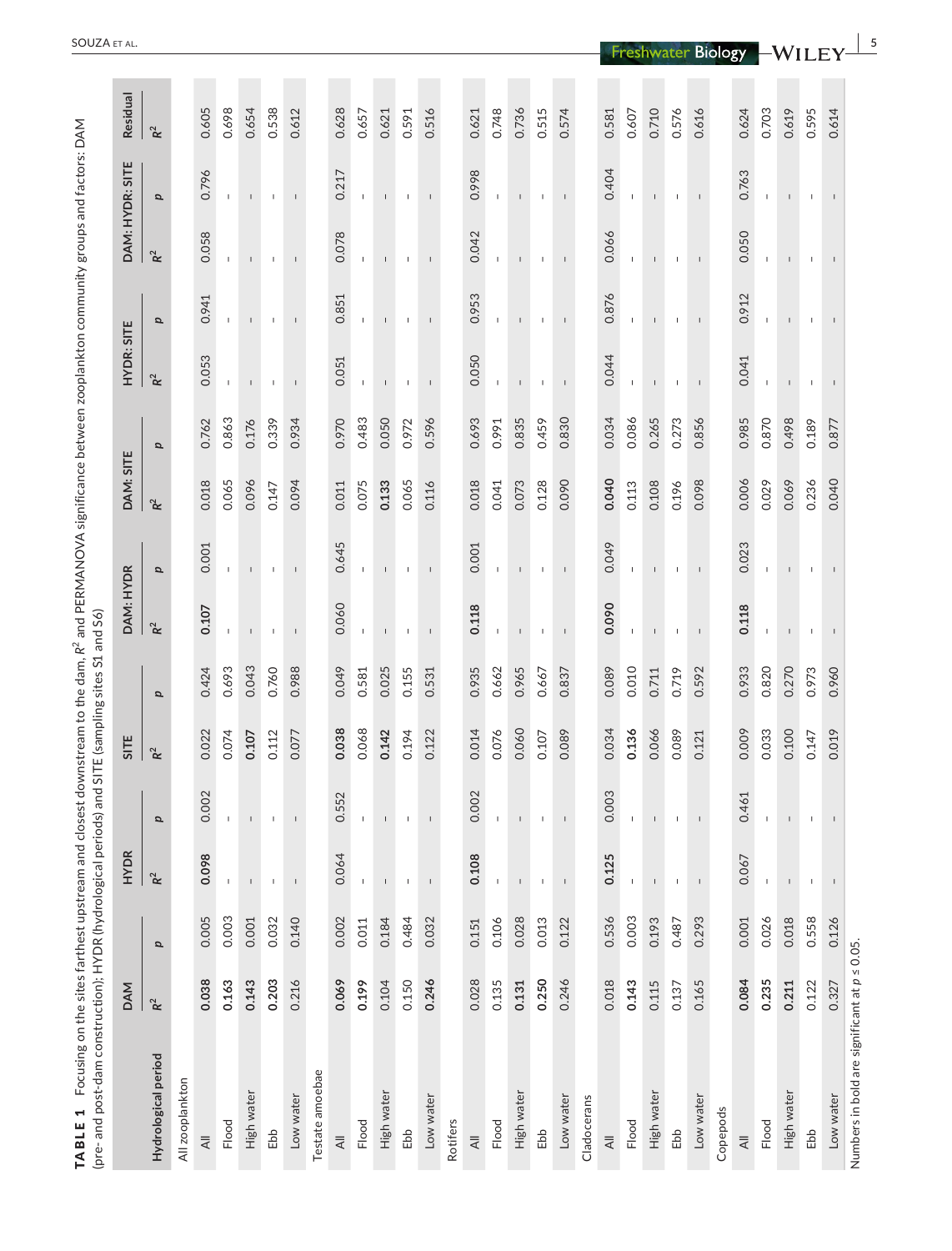| and SITE (sampling sites from S1 to S6)            |                |       |                          |                |                |       |                |                          |                |                         |                   |                          |                          |                          |                |
|----------------------------------------------------|----------------|-------|--------------------------|----------------|----------------|-------|----------------|--------------------------|----------------|-------------------------|-------------------|--------------------------|--------------------------|--------------------------|----------------|
|                                                    | <b>DAM</b>     |       | HYDR                     |                | SITE           |       | DAM: HYDR      |                          | DAM: SITE      |                         | <b>HYDR: SITE</b> |                          | DAM: HYDR: SITE          |                          | Residual       |
| Hydrological period                                | $\mathsf{R}^2$ | p     | $R^2$                    | p              | R <sup>2</sup> | p     | $\mathsf{R}^2$ | p                        | $\mathbf{R}^2$ | $\overline{\mathbf{a}}$ | $\mathsf{R}^2$    | p                        | $\mathbf{R}^2$           | $\overline{\mathbf{a}}$  | $\mathbf{R}^2$ |
| All zooplankton                                    |                |       |                          |                |                |       |                |                          |                |                         |                   |                          |                          |                          |                |
| $\equiv$                                           | 0.025          | 0.001 | 0.092                    | 0.001          | 0.030          | 0.964 | 0.036          | 0.001                    | 0.032          | 0.874                   | 0.089             | 0.997                    | 0.088                    | 0.999                    | 0.608          |
| Flood                                              | 0.046          | 0.015 | ı                        | $\mathsf I$    | 0.115          | 0.988 |                |                          | 0.128          | 0.929                   | L                 | L                        |                          | L                        | 0.710          |
| High water                                         | 0.062          | 0.025 |                          |                | 0.231          | 0.187 |                |                          | 0.196          | 0.756                   |                   |                          |                          |                          | 0.510          |
| Ebb                                                | 0.086          | 0.012 | I                        | ı              | 0.159          | 0.999 |                |                          | 0.171          | 0.999                   |                   |                          |                          |                          | 0.583          |
| Low water                                          | 0.075          | 0.003 | $\mathsf I$              | $\mathsf I$    | 0.116          | 0.951 |                | $\mathbf{I}$             | 0.102          | 0.997                   |                   | $\mathbf{I}$             | $\mathbf{I}$             | $\mathbf{I}$             | 0.706          |
| Testate amoebae                                    |                |       |                          |                |                |       |                |                          |                |                         |                   |                          |                          |                          |                |
| $\overline{\preccurlyeq}$                          | 0.022          | 0.001 | 0.041                    | 0.001          | 0.034          | 0.689 | 0.026          | 0.124                    | 0.037          | 0.440                   | 0.116             | 0.246                    | 0.103                    | 0.767                    | 0.619          |
| Flood                                              | 0.045          | 0.032 |                          |                | 0.122          | 0.928 |                |                          | 0.131          | 0.779                   |                   |                          |                          |                          | 0.701          |
| High water                                         | 0.034          | 0.684 |                          |                | 0.282          | 0.012 |                |                          | 0.193          | 0.629                   |                   |                          |                          |                          | 0.490          |
| Ebb                                                | 0.071          | 0.012 | $\mathsf I$              | $\mathbf{I}$   | 0.214          | 0.297 | $\mathbf{I}$   |                          | 0.238          | 0.096                   | $\overline{1}$    |                          | $\mathbf{I}$             |                          | 0.476          |
| Low water                                          | 0.056          | 0.022 | $\mathsf I$              | $\mathsf I$    | 0.133          | 0.635 | $\mathsf I$    | $\mathsf I$              | 0.117          | 0.883                   | $\mathsf I$       | $\mathsf I$              |                          | $\mathsf I$              | 0.693          |
| Rotifers                                           |                |       |                          |                |                |       |                |                          |                |                         |                   |                          |                          |                          |                |
| $\overline{\leq}$                                  | 0.019          | 0.001 | 0.102                    | 0.001          | 0.026          | 0.994 | 0.040          | 0.001                    | 0.032          | 0.783                   | 0.084             | 0.999                    | 0.087                    | 0.996                    | 0.609          |
| Flood                                              | 0.036          | 0.164 | 1                        | $\mathsf I$    | 0.117          | 0.924 |                |                          | 0.160          | 0.222                   |                   | $\mathbb{L}$             |                          |                          | 0.686          |
| High water                                         | 0.071          | 0.044 |                          |                | 0.200          | 0.792 |                |                          | 0.181          | 0.925                   |                   |                          |                          |                          | 0.547          |
| Ebb                                                | 0.100          | 0.008 | J.                       |                | 0.153          | 0.996 |                |                          | 0.181          | 0.950                   |                   |                          |                          |                          | 0.566          |
| Low water                                          | 0.096          | 0.005 | $\overline{\phantom{a}}$ |                | 0.103          | 0.961 |                |                          | 0.088          | 0.996                   |                   |                          |                          |                          | 0.712          |
| Cladocerans                                        |                |       |                          |                |                |       |                |                          |                |                         |                   |                          |                          |                          |                |
| $\equiv$                                           | 0.014          | 0.049 | 0.075                    | 0.001          | 0.037          | 0.431 | 0.034          | 0.036                    | 0.047          | 0.098                   | 0.095             | 0.800                    | 0.097                    | 0.769                    | 0.601          |
| Flood                                              | 0.037          | 0.197 | $\mathbf{I}$             | $\mathbf{I}$   | 0.156          | 0.287 |                |                          | 0.119          | 0.850                   |                   |                          | J.                       |                          | 0.688          |
| High water                                         | 0.058          | 0.229 | $\mathsf{I}$             | $\mathsf I$    | 0.217          | 0.412 |                |                          | 0.227          | 0.357                   |                   |                          |                          |                          | 0.498          |
| Ebb                                                | 0.079          | 0.156 | Τ.                       | ı              | 0.140          | 0.975 |                |                          | 0.184          | 0.831                   |                   |                          |                          |                          | 0.596          |
| Low water                                          | 0.064          | 0.046 | $\overline{\phantom{a}}$ | $\overline{1}$ | 0.117          | 0.704 |                | $\overline{\phantom{a}}$ | 0.141          | 0.454                   |                   | $\overline{\phantom{a}}$ | $\overline{\phantom{a}}$ | $\overline{\phantom{a}}$ | 0.677          |
| Copepods                                           |                |       |                          |                |                |       |                |                          |                |                         |                   |                          |                          |                          |                |
| $\overline{\mathcal{A}}$                           | 0.057          | 0.001 | 0.115                    | 0.001          | 0.037          | 0.303 | 0.034          | 0.025                    | 0.026          | 0.810                   | 0.082             | 0.910                    | 0.086                    | 0.828                    | 0.562          |
| Flood                                              | 0.052          | 0.102 | J.                       |                | 0.155          | 0.334 |                |                          | 0.109          | 0.785                   |                   |                          |                          |                          | 0.683          |
| High water                                         | 0.139          | 0.002 |                          |                | 0.248          | 0.036 |                |                          | 0.272          | 0.020                   |                   |                          |                          |                          | 0.341          |
| Ebb                                                | 0.127          | 0.002 | $\mathbf{I}$             |                | 0.173          | 0.527 |                |                          | 0.267          | 0.071                   |                   |                          |                          |                          | 0.433          |
| Low water                                          | 0.104          | 0.002 |                          |                | 0.102          | 0.930 |                |                          | 0.083          | 0.984                   |                   |                          |                          |                          | 0.710          |
| Numbers in bold are significant at $p \leq 0.05$ . |                |       |                          |                |                |       |                |                          |                |                         |                   |                          |                          |                          |                |

AL.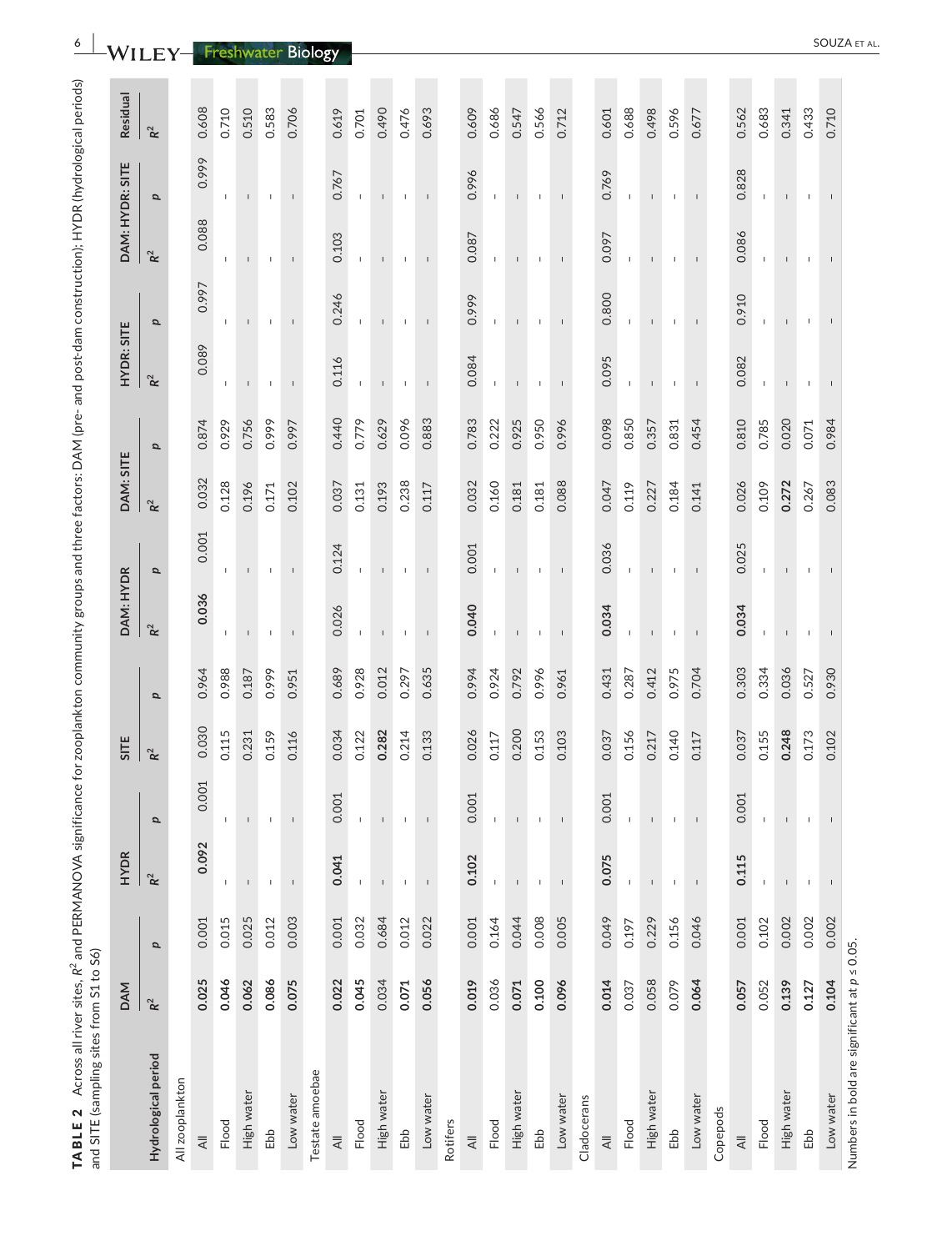**SOUZA** ET AL.  **2002A ET AL.**  $\frac{1}{2}$ 

Information Table S1). The most abundant group was rotifers, making up 45.3% of all organisms, followed by copepods (30.4%), testate amoebae (16.1%), and cladocerans (8.2%). Copepod populations consisted mainly of larval and juvenile forms (nauplii and copepodite, respectively) that, together, accounted for more than 83% of the total copepod abundance, with only 16.64% being adults. Because adults are required for full species-level identification, the dominance of juvenile forms may have contributed to the reduced copepod richness relative to all other groups. A few density peaks were detected pre-dam in low-water hydrological periods mainly comprising rotifers and copepods, but also occasionally cladocerans (Supporting Information Figure S2a). Density peaks continued to occur in the low-water period post-dam, but they were less pronounced than in the pre-dam phase.

With respect to richness, almost all pre-dam phase samples were dominated by rotifer taxa (Supporting Information Figure S2b). In post-dam phase samples, both rotifers and testate amoebae had high richness, except during the ebb hydrologic period in 2014, where there was a richness peak in all zooplankton groups, especially rotifers. In general, zooplankton richness decreased post-dam. The factorial ANOVA analyses revealed that richness of the all zooplankton together, as well as richness of the major taxonomic groups (testate amoebae, rotifers, copepods), was influenced by both damming and the flood pulse (Supporting Information Table S2). Cladoceran richness was affected only by damming.

## **3.1** | **The end-point comparison**

Damming and hydrological periods together explained 13.6% of the zooplankton community variation at sites S1 and S6 (Table 1). However, the significant interaction DAM:HYDR indicated that the effect attributable to dam construction differed between hydrological periods. This was also observed when analysing the effect of the dam by each hydrological period separately: damming was associated with changes in zooplankton community structure during flood  $(R^{2} = 0.163)$ , high water  $(R^{2} = 0.143)$ , and ebb  $(R^{2} = 0.203)$  periods, but had no significant effect in low water. The structure of the overall zooplankton community and its main taxonomic groups only differed spatially (SITE) during high water (Table 1).

Considering zooplankton groups separately across all hydrological periods, differences in community structure were detected between pre- and post-dam periods (DAM, hydrological period All; Table 1) only for testate amoebae  $(R^2 = 0.069)$  and copepods  $(R<sup>2</sup> = 0.084)$ . Considering the hydrological periods separately for factor DAM, testate amoebae, cladocerans, and copepods responded during the flood hydrological period; rotifers and copepods responded during high water and ebb hydrological periods; and testate amoebae responded during low-water hydrological period. Hydrological period alone (HYDR; Table 1) induced changes in the community structure only in rotifers and cladocerans. Also, community structure only differed spatially during high water for testate amoebae and during the flood period for cladocerans.



FIGURE 2 Redundancy analyses plots for sites according to zooplankton community composition related to the dam (DAM) factor (plots a and b;  $R^2_{\rm adj}$  = 0.018) and to the hydrological period (HYDR) factor (plots c and d;  $R^2_{\rm adj}$  = 0.072) in the Madeira River between 2009 and 2015 with marker indications corresponding to the following: (a, c) the hydrological periods and (b, d) pre- and post-dam construction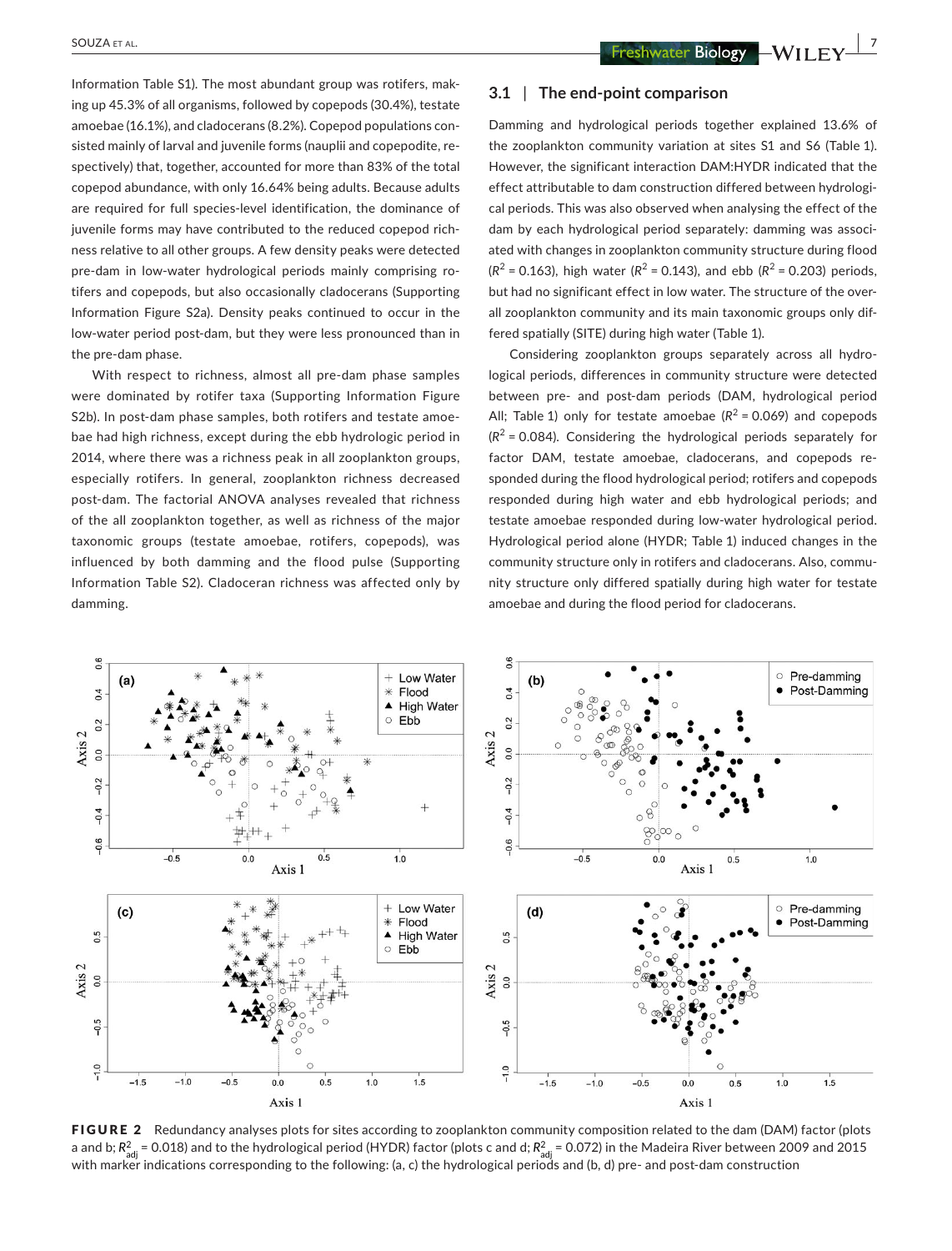

FIGURE 3 Multivariate regression tree (MRT) analysis of the interaction between zooplankton densities in all six study sites and two factors: hydrological periods and dam construction on the Madeira River  $(R^2 = 0.096)$ . The small bar plots in each leaf of the tree show the multivariate zooplankton density averages within each MRT group; *n* indicates the number of samples; the other number is the sum of the squared errors within each group. The names indicated refer to the most important species explaining the deviance in each node in the MRT. \*This taxon was important to explain the deviance in two nodes

## **3.2** | **All sites**

Considering all six sites (S1–S6) along the Madeira River, significant differences in zooplankton community structure were attributable to the flood pulse (HYDR; Table 2) and also to dam construction in all hydrological periods (DAM; Table 2). Considering the effect of damming by hydrological period, the percentage of variation in zooplankton composition significantly explained by damming ranged from 4.6% in flood to 8.6% in ebb hydrological periods. In the low-water period, community variation in all zooplankton groups attributable to damming was significant; in the ebb period, damming induced variation in testate amoebae, rotifers and copepods; in the flood period for testate amoebae; and in the high-water period for rotifers. Damming was also responsible for the largest variation in community structure, occurring during the ebb period for testate amoebae ( $R^2$  = 0.071) and rotifers  $(R^2 = 0.100)$  but during high water for copepods  $(R^2 = 0.139)$ . The hydrological period alone (HYDR; Table 2) also affected the zooplankton community, explaining 9.2% of overall zooplankton community variation, 4.1% of testate amoebae, 10.2% of rotifers, 1.4% of cladocerans, and 5.7% of copepods. The only variation in communities between sampling sites (SITE; Table 2) occurred for testate amoebae ( $R^2$  = 0.282) and copepods  $(R<sup>2</sup> = 0.248)$  during the high-water period.

The redundancy analysis plots clearly showed differences in zooplankton community structure related to damming (Figure 2b) and hydrological period (Figure 2c). It was also possible to detect the interaction between these two variables (Figure 2a,d) as revealed by the PERMANOVA (Table 2). Mainly in low water and ebb hydrological periods, it was possible to detect greater differences in zooplankton community structure pre- and post-dam.

The MRT model computed for the six study sites indicated three interpretable splits, based on the CVRE (Supporting Information Figure S1), and explained 9.6% of the variation in zooplankton community structure (Figure 3). The first and strongest discontinuity divided the data at the first node according to hydrological period, separating flood and high water (Group 1) from ebb and low-water periods. This node explained 5.11% of variation in the data, with six taxa considered the most important to explain its deviance: three testate amoebae that were more related to sites in flood and high-water hydrological periods—*Centropyxis aculeata*, *Centropyxis ecornis* and *Cyclopyxis kahli*; three rotifers that were more related to sites in ebb and low-water hydrological periods—*Brachionous quadridentatus*, *Lecane proiecta*, and *Keratella tropica*, a rotifer taxon that was more related to sites in low-water pre-dam phase. The second node also divided the communities according to hydrological periods, separating ebb (Group 4) from the low-water hydrological periods and explaining 2.45% of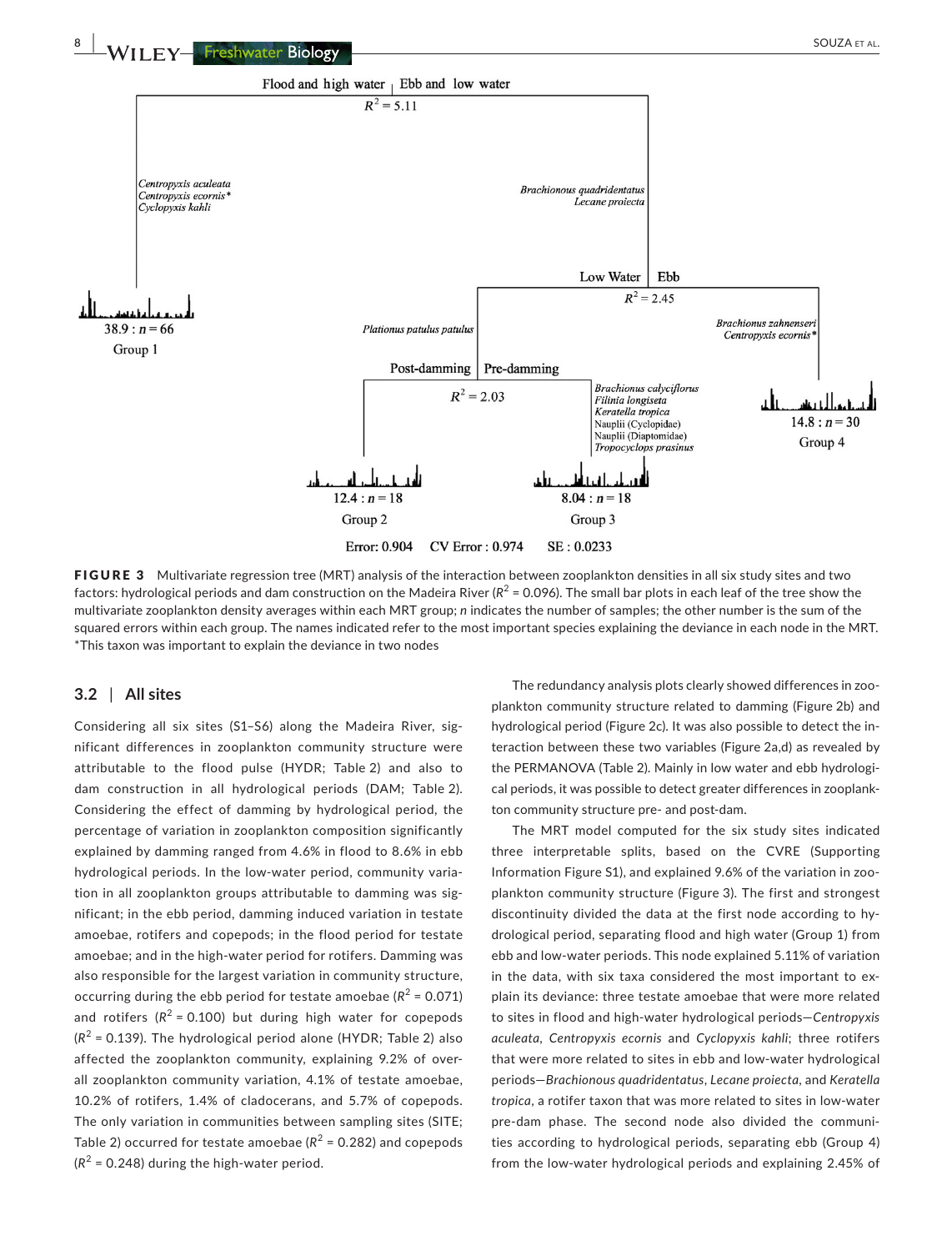zooplankton community variation. Five taxa were considered the most important to its deviance: *Plationus patulus patulus* was more related to sites in low water; *Brachionus zahnenseri* and *Centropyxis ecornis* were more related to sites in ebb hydrological period; and the last two species important to this deviance were *Keratella tropica* and *Brachionus calyciflorus*, both more related to sites in lowwater pre-dam phase. Finally, the third node of the MRT revealed a discontinuity related to damming, explaining 2.03% of the zooplankton community variation and separating the low-water period communities into post-dam (Group 2) and pre-dam (Group 3) based predominantly on six zooplankton taxa, all related to low water-pre-dam phase—*Brachionus calyciflorus*, *Filinia longiseta*, *Keratella tropica*; the nauplii copepod forms of cyclopidae and diaptomidae, and the copepod *Tropocyclops prasinus*.

## **4** | **DISCUSSION**

As also observed in other studies of tropical and temperate rivers (Frutos, Neiff, & Neiff, 2006; Jose de Paggi & Paggi, 2014; Lair, 2006; Matsumura-Tundisi, Tundisi, Souza-Soares, & Tundisi, 2015), the zooplankton community of the Madeira River was dominated by rotifers and copepods (mainly larval and juvenile forms), especially pre-dam. In terms of richness, rotifers had greatest taxon richness both pre- and post-dam. Even at their highest densities, the number of copepod taxa was the lowest of all zooplanktonic groups. This occurs commonly in rivers because larval and juvenile copepod forms predominate, while the adults, necessary for species-level taxonomic determination, are scarce (Jose de Paggi & Paggi, 2014).

Floodplains are highly complex including lotic and lentic systems that are intermittently connected (Fantin-Cruz, Loverde-Oliveira, Bonecker, Girad, & Motta-Marque, 2011; Thomaz, Pagioro, Bini, Roberto, & Rocha, 2004) by the hydrologic variability of the flood pulse substantially altering the physical, chemical and biological characteristics of the water (Junk et al., 1989; Padial et al., 2012). The flood pulse is the major force controlling biota in river floodplains, maintaining a dynamic equilibrium (Bino, Wassens, Kingsford, Thomas, & Spencer, 2018; Conceição et al., 2018; Junk et al., 1989). Anthropogenic changes to hydrology usually alter or completely eliminate the flood pulse from downstream floodplains, and also sometimes permanently inundate upstream floodplains (Junk et al., 1989), modifying community structure (Agostinho, Thomaz, & Gomes, 2004; Braghin et al., 2015). The present study shows that the flood pulse is the main predictor of variation in zooplankton community structure in the Madeira River. Moreover, although a perturbation introduced by impoundment was detected, the analyses all demonstrated that the magnitude of the effect depended on the flood pulse that was still evident post-dam. The continued presence of the flood pulse effect post-dam is unusual but was probably a function of relatively short reservoir water residence times and a high continuous flow (22.066 m $^3\!/\mathrm{s};$  ANA, 2018), characteristic of run-of-river dams, coupled with the very marked flood pulse of Madeira River.

# **4.1** | **Interaction of damming with hydrological period**

Interestingly, the effect of damming on zooplankton communities on the end-point comparison was minimal compared to most other observations in tropical impoundments. The introduction of a dam normally results in the creation of three distinct longitudinal zones: a riverine (lotic) zone, a transition zone and a lacustrine (lentic) zone (Wetzel, 2001), which has been shown previously to influence zooplankton communities (Bunn & Arthington, 2002; Portinho, Perbiche‐Neves, & Nogueira, 2016). However, in our study, the Madeira River retained high flows and short water residence time because it has a run-of-river dam. Also, spatial differences in zooplankton community structure were not observed across all taxa or hydrological periods.

Generally, strong effects of the dam on zooplankton communities were not observed during flood and high-water hydrological periods across the six sites in the Madeira River. Effects that were detected in these periods were always the smallest relative to the other hydrological periods for the affected taxa. Furthermore, the MRT showed similarities in zooplankton community structure (labelled Group 1) between flood and high-water hydrological periods. The lack of effect of the dam during the higher discharge periods is probably because, during floods, a large amount of water, with particular environmental conditions and organisms (Bozelli, Thomaz, Padial, Lopes, & Bini, 2015), is delivered from upstream, as well as terrestrial allocthonous matter delivered from the flooded regions into the river (Jardine et al., 2012). These inflows increase habitat similarity along rivers by minimising resource variation (Thomaz, Bini, & Bozelli, 2007) and by dilution, thereby homogenising environments and biota regionally, potentially also facilitating the dispersal and recruitment of rare or new species (Bonecker, Aoyagui, & Santos, 2009; Bozelli et al., 2015; Braghin et al., 2015; Havel & Shurin, 2004; Thomaz et al., 2007). In this way, the magnitude of flooding in the Madeira River, via its homogenising effects, could have resulted in a common zooplankton community response even post-dam in both flood and high-water periods.

Differences in zooplankton community structure and in its main compositional groups pre- and post-dam were mainly evident in the ebb (entire zooplankton community, testate amoebae and rotifers) and low-water hydrological periods (cladocerans). Other floodplain river studies have also detected the most pronounced differences in zooplankton community structure at ebb or low water (Frutos et al., 2006; Jose de Paggi & Paggi, 2014; Thomaz et al., 2007; Zhao et al., 2017). In the MRT analysis, the zooplankton communities in low-water periods pre- and post-dam were different enough to be classified into two groups. As water recedes, local processes operating at the habitat scale again become the major determinants of biological communities (Rodriguez & Lewis, 1997): both biotic interactions (e.g. competition and predation) and environmental conditions (e.g. physical and chemical water properties; Braghin et al., 2015; Simões, Lansac-Tôha, Velho, & Bonecker, 2012). Also, during the low-water period, isolated communities in each local habitat may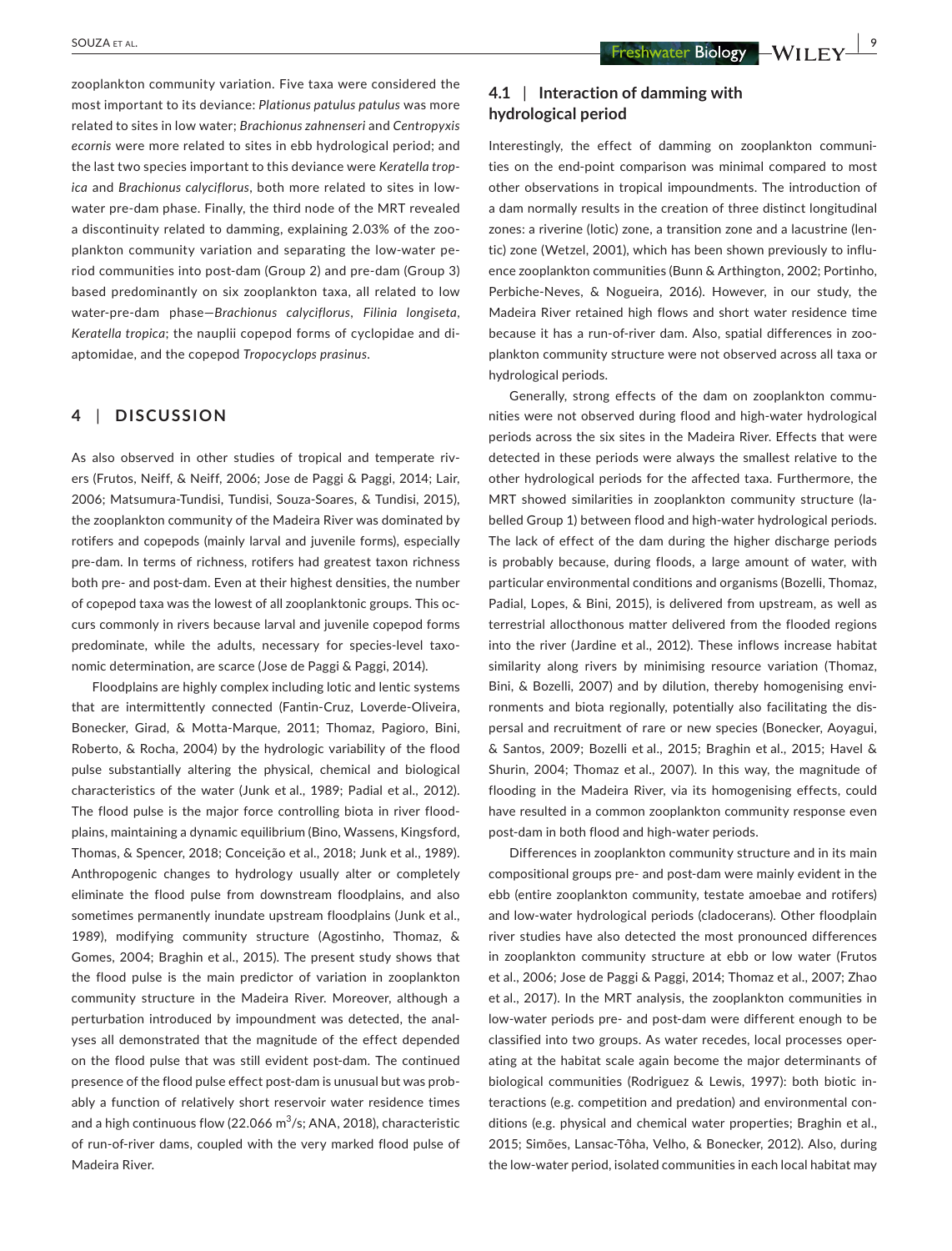**10 WII FY** Freshwater Biology **Account 2008** SOUZA ET AL.

diverge during succession, the sequence of which depends on organismal responses to the dominant local environmental characteristics and on the identity of the propagules transported (with some stochasticity) into the local water body during the last flood (Thomaz et al., 2007). These processes would explain the greater variation in zooplankton community structure detected during the ebb and lowwater periods.

Rotifers and testate amoebae were the most important in distinguishing the ebb and low water from the flood and high-water hydrological periods. Rotifers usually reached their greatest density and richness values in the low-water period. Rotifers respond more quickly relative to larger zooplankton owing to their short generation times (Gillooly, 2000), better colonising abilities (Gabaldón et al., 2017), and their adaptability to short-term environmental variability (Balkić, Ternjej, & Špoljar, 2018). Water-level fluctuations affect rotifers (Frutos et al., 2006); they are expected to dominate after a high-water period, recolonising the water column, reaching peak densities and reproducing rapidly at the expense of other species (Dickman, 1969; Frutos et al., 2006; Gabaldón et al., 2017). Three testate amoebae species had their density peaks coinciding mainly with the flood period pre-dam when, in general, the other zooplankton groups were at their lowest densities. Diversity of testate amoebae is generally greater in the sediment or in association with macrophytes than in the water column (Alves, Velho, Simões, & Lansac-Tôha, 2010). However, the continuous water flow of rivers appears to facilitate their daily integration into the water column habitat from the substrate and associated vegetation (Alves et al., 2010; Lansac-Tôha, Velho, & Bonecker, 2003; Velho, Lansac-Tôha, & Bini, 1999, 2003). The annual flooding process that occurs naturally in the Madeira River may further promote this phenomenon by aiding the dispersal of littoral organisms into the river (Torres, 1996). These factors associated with river flow may explain the high density of testate amoebae recorded during the flooding hydrological period, especially prior to damming.

Rotifers were also important in distinguishing low water from ebb, and rotifers and (mainly) larval copepod stages were important for distinguishing pre- and post-dam in low-water hydrological periods (both were mainly related to low water pre-dam). Copepods have different reproductive strategies to rotifers. They can invest heavily in offspring, such that densities of nauplii and juveniles increase rapidly, whereas adult densities may be limited by predation (Hairston & Bohonak, 1998), potentially explaining the greatest densities of especially larval copepod stages in low-water periods. In sum, the reproductive characteristics of copepods and rotifers combined with organismal responses mainly related to local environmental characteristics during low water may explain the greater degree of variation in zooplankton community structure between ebb and low water.

Ultimately, we found no strong evidence of negative effects of the dam on zooplankton communities. The possibility remains that an unidentified factor (e.g. a climatic shift or other stochastic factor) that also changed over the dam construction period could have altered zooplankton communities in the post-dam phase compared to

the pre-dam phase in a way that masked any effect of damming. This is impossible to verify without an undammed, control or reference river. Secondly, a large part of the variation in zooplankton community composition remained unexplained. While not uncommon in observational studies of biological communities (Beisner, Peres-Neto, Lindström, Barnett, & Longhi, 2006; Bortolini et al., 2017). It may indicate that one or more influential factors were not measured by our study. For example, we did not evaluate the effect of environmental variables on zooplankton community structure, so the inclusion of environmental variables may have increased the amount of variation explained.

## **4.2** | **Spatial and temporal community variation**

We detected few spatial differences in zooplankton community structure along the mainstem of the Madeira River, despite the fact that there are >10 tributaries discharging water and associated organisms into it between sites S1 and S6. This may be explained by the hydrological similarity observed across all the sampling sites, even when distant from each other. Furthermore, adjacent tributaries may have weakened the dam effects on communities through the continuous input of biotic and abiotic matter into the mainstem Madeira River, as tributaries are known to assist in restructuring biotic and abiotic variables in impounded rivers (Braghin et al., 2015).

# **5** | **CONCLUSION AND RECOMMENDATIONS FOR MONITORING PROGRAMMES IN TROPICAL FLOODPLAIN RIVERS**

In unimpounded ecosystems, the natural water flow and hydrological periods of floodplains can positively influence the diversity of aquatic organisms through the interaction of several factors that act at different spatial and temporal scales (Bunn & Arthington, 2002). For example, the natural flooding process reduces the interaction between organisms through dilution (Angeler, Alvarez-Cobelas, Rojo, & Sánchez-Carrillo, 2000; Quintana et al., 2006), thereby reducing competition and consequently, increasing biodiversity (Gabaldón et al., 2017). Moreover, flooding of areas adjacent to the main river also provides periodic connectivity between habitats, promoting biotic and abiotic homogenisation and favouring species dispersal (Bunn & Arthington, 2002), which may also reduce the risk of local extinctions (Braghin et al., 2015; Thomaz et al., 2007; Ward, Tockner, & Schiemer, 1999). Thus, although our study demonstrated that run-of-river type dams probably have less impact than do conventional dams, there were still clear effects on zooplankton community structure during the ebb and lowwater periods, and also some effects in the other hydrological periods. Because zooplankton are adapted to the natural variation brought by the flood pulse, but not to the modifications induced by the impoundment, undesirable effects such as declines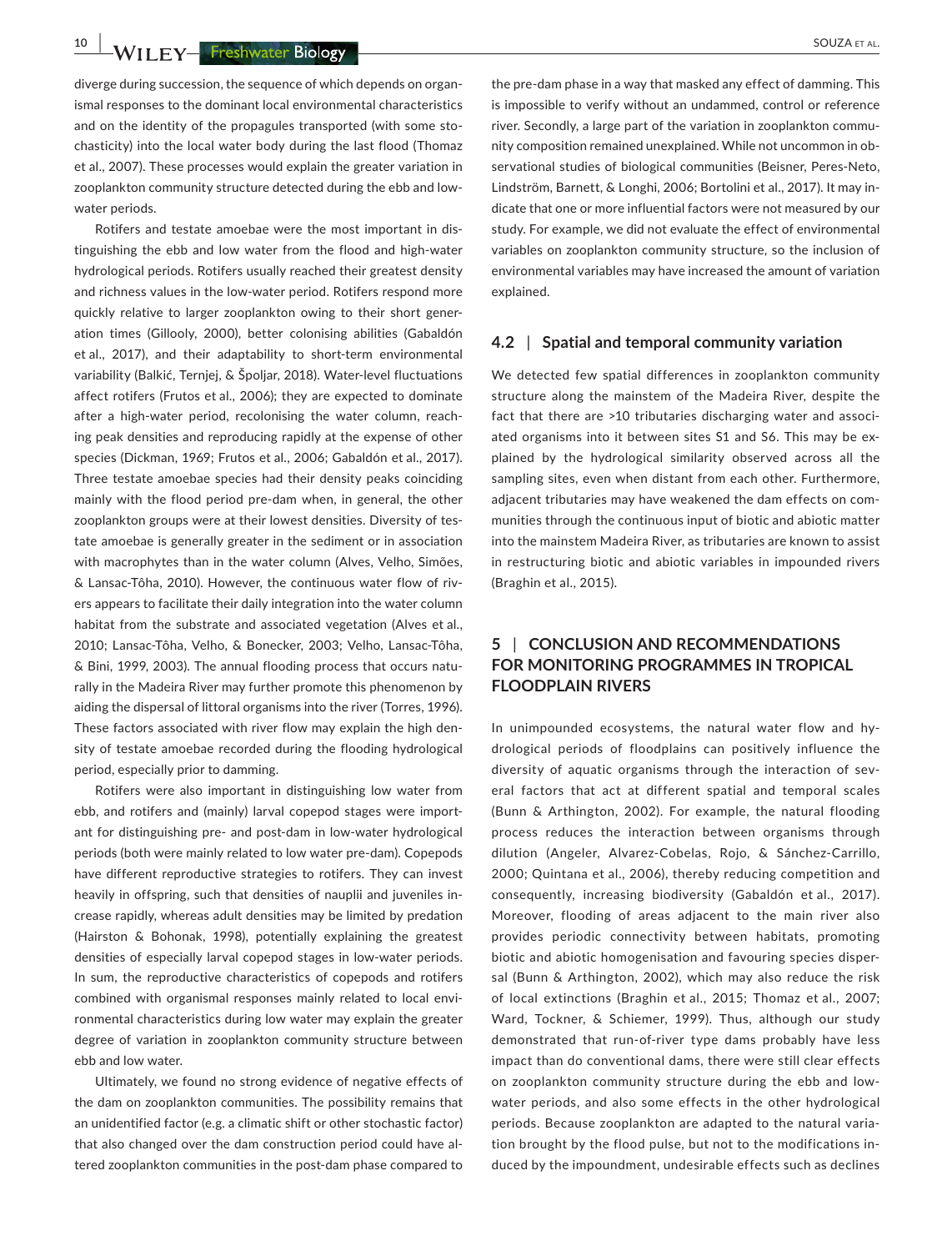**|** SOUZA et al. **11**

in species richness and the establishment of invasive exotic organisms (with further deleterious effects on native organisms) are expected over the longer term (Bunn & Arthington, 2002; Serafim-Júnior, Lansac-Tôha, Lopes, & Perbiche-Neves, 2016).

Our study considered only the short-term effects of the dam on the zooplankton communities. As some effects of the dam were observed on zooplankton communities, the limnological monitoring programme in the Madeira River should be continued in order to identify the potential long-term consequences of run-of-river dams. Given the paucity of studies of such dams in tropical regions, we recommend similar monitoring studies be done in other regions of the world. While, for many zooplankton community variables, the greatest effect of damming occurred during ebb and low-water periods, some effects were also observed during the flood and high-water periods. We thus further recommend that continued monitoring includes all hydrological periods in floodplain rivers internationally.

Monitoring programmes of floodplain tropical rivers should include sampling sites upstream of dams, but also several sampling sites further downstream from dams, as more widespread effects on biological communities have been detected in some studies to date (Bonecker et al., 2009; Braghin et al., 2015; Palhiarini, Schwind, Arrieira, Velho, & Lansac-Tôha, 2017). In our study, the limited number of sites may have reduced our ability to detect the impacts of damming. Furthermore, we recommend the inclusion of at least one control site in such monitoring programmes. An ideal control would consist of a river of similar size and environmental characteristics, but unimpounded (for example, for our Madeira River study, the Abunã River in Bolivia or Amazonas River in Brazil would be good candidates), to ensure that any effects detected (or undetected) are related to damming and not to another unidentified factor changing through time. Another possibility is to use as a control, another portion of the same river studied, but far upstream from the dam.

Finally, many rivers in the world are increasingly disrupted by multiple dams, as is the case for our study river. Another runof-river dam (Santo Antônio Hydroelectric Power Plant), approximately 100 km downstream of the one studied here, is already in place, and others are planned (Fearnside, 2014). Few long-term studies have evaluated the cascading effects of multiple dams on zooplankton communities (Timpe & Kaplan, 2017), most examined effects on fish communities (Cumming, 2004; Loures & Pompeu, 2018; Oliveira, Baumgartner, Gomes, Dias, & Agostinho, 2018). Even less is known about cumulative effects of run-of-river dams over multiple years. A short-term study evaluating the cumulative effects of the Jirau and Santo Antônio run-of-river dams demonstrated little change in fish communities (Cella-Ribeiro et al., 2017), but effects on other biota have not been studied. Furthermore, potential longer-term effects of multiple run-of-river dams on fish, zooplankton and other biota remain unknown. Consequently, the cumulative impact of multiple run-of-river dams on the biological communities should be the focus of longer-term study, particularly

in tropical floodplain rivers, so that negative effects can be understood and ameliorated.

#### **ACKNOWLEDGMENTS**

We are grateful to Belinda Robson and three anonymous reviewers for their helpful comments and suggestions and also to the Coordenação de Aperfeiçoamento de Pessoal de Nível Superior (PDSE/CAPES) for the scholarship granted to C.A.S., which allowed her to conduct the statistical analyses and write this paper in Canada.

## **ORCID**

*Carla Albuquerque Souza* <https://orcid.org/0000-0002-0205-8594> *Beatrix E. Beisne[r](https://orcid.org/0000-0001-6972-6887)* <https://orcid.org/0000-0001-6972-6887>

#### **REFERENCES**

- Agostinho, A. A., Thomaz, S. M., & Gomes, L. C. (2004). Threats for biodiversity in the floodplain of the Upper Paraná River: Effects of hydrological regulation by dams. *International Journal of Ecohydrology & Hydrobiology*, *4*(3), 267–280.
- Alves, G. M., Velho, L. F. M., Simões, N. R., & Lansac-Tôha, F. A. (2010). Biodiversity of testate amoebae (Arcellinida and Euglyphida) in different habitats of a lake in the Upper Paraná River floodplain. *European Journal of Protistology*, *46*(4), 310–318. [https://doi.org/10.1016/j.](https://doi.org/10.1016/j.ejop.2010.07.001) [ejop.2010.07.001](https://doi.org/10.1016/j.ejop.2010.07.001)
- ANA, Agência Nacional de Águas (2018). Sistema de Acompanhamento de Reservatórios (SAR), Brazil. Retrieved from [https://sar.ana.gov.br/](https://sar.ana.gov.br/Home) [Home](https://sar.ana.gov.br/Home)
- Anderson, M. J. (2001). A new method for non-parametric multivariate analysis of variance. *Austral Ecology*, *26*, 32–46.
- Angeler, D. G., Alvarez-Cobelas, M., Rojo, C., & Sánchez-Carrillo, S. (2000). The significance of water inputs to plankton biomass and trophic relationships in a semi-arid freshwater wetland (central Spain). *Journal of Plankton Research*, *22*, 2075–2093. [https://doi.](https://doi.org/10.1093/plankt/22.11.2075) [org/10.1093/plankt/22.11.2075](https://doi.org/10.1093/plankt/22.11.2075)
- Bachraty, C., Legendre, P., & Desbruyères, D. (2009). Biogeographic relationships among deep-sea hydrothermal vent faunas at global scale. *Deep Sea Research Part I: Oceanographic Research Papers*, *56*(8), 1371– 1378. <https://doi.org/10.1016/j.dsr.2009.01.009>
- Balkić, A. G., Ternjej, I., & Špoljar, M. (2018). Hydrology driven changes in the rotifer trophic structure and implications for food web interactions. *Ecohydrology*, *11*(1), 1–12.
- Barthem, R., Costa, M. C., Cassemiro, F., Leite, R. G., & Silva, N. Jr. (2014). Diversity and abundance of fish larvae drifting in the Madeira River, Amazon Basin: Sampling methods comparison, Biodiversity Oscar Grillo, IntechOpen, <https://doi.org/10.5772/57404>
- Bastos, W. R., Almeida, R., Dorea, J. G., & Barbosa, A. C. (2007). Annual flooding and fish-mercury bioaccumulation in the environmentally impacted Rio Madeira (Amazon). *Ecotoxicology*, *16*, 341–346. [https://](https://doi.org/10.1007/s10646-007-0138-0) [doi.org/10.1007/s10646-007-0138-0](https://doi.org/10.1007/s10646-007-0138-0)
- Bastos, W. R., Gomes, J. P. O., Oliveira, R. C., Almeida, R., Nascimento, E. L., Bernardi, J. V., … Pfeiffer, W. C. (2006). Mercury in the environment and riverside population in the Madeira River Basin, Amazon, Brazil. *Science of the Total Environment*, *368*, 344–351. [https://doi.](https://doi.org/10.1016/j.scitotenv.2005.09.048) [org/10.1016/j.scitotenv.2005.09.048](https://doi.org/10.1016/j.scitotenv.2005.09.048)
- Beisner, B. E., Peres-Neto, P. R., Lindström, E. S., Barnett, A., & Longhi, M. L. (2006). The role of environmental and spatial processes in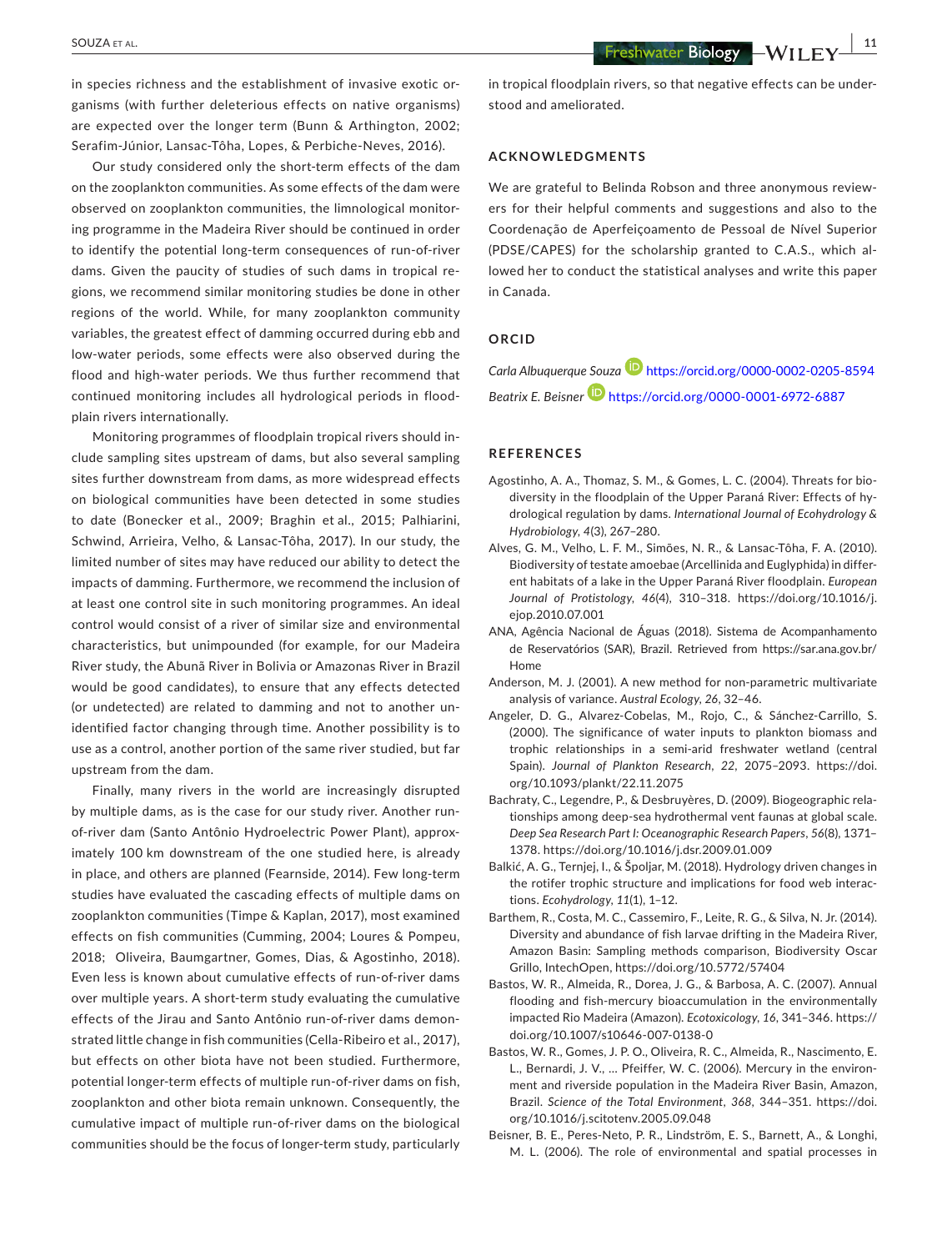**12 WILEY** Freshwater Biology **CONSERVING SOUZA ET AL.** 

structuring lake communities from bacteria to fish. *Ecology*, *87*(12), 2985–2991. [https://doi.org/10.1890/0012-9658\(2006\)87\[2985:](https://doi.org/10.1890/0012-9658(2006)87[2985:troeas]2.0.co;2) [troeas\]2.0.co;2](https://doi.org/10.1890/0012-9658(2006)87[2985:troeas]2.0.co;2)

- Bino, G., Wassens, S., Kingsford, R. T., Thomas, R. F., & Spencer, J. (2018). Floodplain ecosystem dynamics under extreme dry and wet phases in semi-arid Australia. *Freshwater Biology*, *63*(2), 224–241. [https://doi.](https://doi.org/10.1111/fwb.13056) [org/10.1111/fwb.13056](https://doi.org/10.1111/fwb.13056)
- Bonecker,C.C.,Aoyagui,A. S.M., & Santos,R.M. (2009). The impact ofimpoundment on the rotifer communities in two tropical floodplain environments: Interannual pulse variations. *Brazilian Journal of Biology*, *69*, 529–537. <https://doi.org/10.1590/s1519-69842009000300008>
- Borcard, D., Gillet, F., & Legendre, P. (2018). *Numerical ecology with R* (2nd ed.) Use R! series. New York, NY: Springer International Publishing AG. <https://doi.org/10.1007/978-3-319-71404-2>
- Bortolini, J. C., Pineda, A., Rodrigues, L. C., Jati, S., & Velho, L. F. M. (2017). Environmental and spatial processes influencing phytoplankton biomass along a reservoirs-river-floodplain lakes gradient: A metacommunity approach. *Freshwater Biology*, *62*, 1756–1767. <https://doi.org/10.1111/fwb.12986>
- Bozelli, R. L., Thomaz, S. M., Padial, A. A., Lopes, P. M., & Bini, L. M. (2015). Floods decrease zooplankton beta diversity and environmental heterogeneity in an Amazonian floodplain system. *Hydrobiologia*, *753*(1), 233–241. <https://doi.org/10.1007/s10750-015-2209-1>
- Braghin, L. S., Figueiredo, B. R., Meurer, T., Michelan, T. S., Simões, N. R., & Bonecker, C. C. (2015). Zooplankton diversity in a dammed river basin is maintained by preserved tributaries in a tropical floodplain. *Aquatic Ecology*, *49*(2), 175–187. [https://doi.org/10.1007/](https://doi.org/10.1007/s10452-015-9514-7) [s10452-015-9514-7](https://doi.org/10.1007/s10452-015-9514-7)
- Breiman, L., Friedman, J. H., Olshen, R.A., & Stone,C. G. (1984). *Classification and regression trees*. Belmont, CA: Wadsworth International Group.
- Bunn, S. E., & Arthington, A. H. (2002). Basic principles and ecological consequences of altered flow regimes for aquatic biodiversity. *Environmental Management*, *30*(4), 492–507. [https://doi.org/10.1007/](https://doi.org/10.1007/s00267-002-2737-0) [s00267-002-2737-0](https://doi.org/10.1007/s00267-002-2737-0)
- Castello, L., & Macedo, M. N. (2015). Large-scale degradation of Amazonian freshwater ecosystems. *Global Change Biology*, *22*(3), 990–1007.
- Cella-Ribeiro, A., Doria, C. R. C., Dutka-Gianelli, J., Alves, H., & Torrente-Vilara, G. (2017). Temporal fish community responses to two cascade run-of-river dams in the Madeira River, Amazon basin. *Ecohydrology*, *10*, e1889. <https://doi.org/10.1002/eco.1889>
- Conceição, E. D. O., Higuti, J., Campos, R., & Martens, K. (2018). Effects of flood pulses on persistence and variability of pleuston communities in a tropical floodplain lake. *Hydrobiologia*, *807*(1), 175–188. <https://doi.org/10.1007/s10750-017-3392-z>
- Cumming, G. S. (2004). The impact of low-head dams on fish species richness in Wisconsin, USA. *Ecological Applications*, *14*(5), 1495–1506. <https://doi.org/10.1890/03-5306>
- Davidson, T. A., Mackay, A. W., Wolski, P., Mazebedi, R., Murray-Hudson, M. I. K. E., & Todd, M. (2012). Seasonal and spatial hydrological variability drives aquatic biodiversity in a flood-pulsed, sub-tropical wetland. *Freshwater Biology*, *57*(6), 1253–1265. [https://doi.](https://doi.org/10.1111/j.1365-2427.2012.02795.x) [org/10.1111/j.1365-2427.2012.02795.x](https://doi.org/10.1111/j.1365-2427.2012.02795.x)
- Davidson, T. A., Sayer, C. D., Perrow, M., Bramm, M., & Jeppesen, E. (2010). The simultaneous inference of zooplanktivorous fish and macrophyte density from sub-fossil cladoceran assemblages: A multivariate regression tree approach. *Freshwater Biology*, *55*(3), 546– 564. <https://doi.org/10.1111/j.1365-2427.2008.02124.x>
- De'ath, G. (2002). Multivariate regression trees: A new technique for modeling species-environment relationships. *Ecology*, *83*(4), 1105–1117.
- De'ath, G. (2014). *mvpart: Multivariate partitioning.* R package version, *1*, 6-2.
- De'ath, G., & Fabricus, K. E. (2000). Classification and regression trees: A powerful yet simple technique for ecological data analysis. *Ecology*, *81*,

3178–3192.  [ht tps://doi.org/10.1890/0012-9658\(2000\)081](https://doi.org/10.1890/0012-9658(2000)081[3178:cartap]2.0.co;2) [\[3178:cartap\]2.0.co;2](https://doi.org/10.1890/0012-9658(2000)081[3178:cartap]2.0.co;2)

- Dickman, M. (1969). Some effects of lake renewal on phytoplankton productivity and species composition. *Limnology and Oceanography*, *14*, 660–666. <https://doi.org/10.4319/lo.1969.14.5.0660>
- Dudgeon, D., Arthington, A. H., Gessner, M. O., Kawabata, Z. I., Knowler, D. J., Lévêque, C., … Sullivan, C. A. (2006). Freshwater biodiversity: Importance, threats, status and conservation challenges. *Biological Reviews*, *81*(2), 163–182. [https://doi.org/10.1017/](https://doi.org/10.1017/s1464793105006950) [s1464793105006950](https://doi.org/10.1017/s1464793105006950)
- Energia Sustentável do Brasil (2018). Dados técnicos relacionados à Usina Hidrelétrica de Jirau. Retrieved from [https://www.esbr.com.](https://www.esbr.com.br/a-usina#dados-tecnicos) [br/a-usina#dados-tecnicos](https://www.esbr.com.br/a-usina#dados-tecnicos)
- Fan, H., He, D., & Wang, H. (2015). Environmental consequences of damming the mainstream Lancang-Mekong River: A review. *Earth-Science Reviews*, *146*, 77–91. [https://doi.org/10.1016/j.](https://doi.org/10.1016/j.earscirev.2015.03.007) [earscirev.2015.03.007](https://doi.org/10.1016/j.earscirev.2015.03.007)
- Fantin-Cruz, I., Loverde-Oliveira, S. M., Bonecker, C. C., Girad, P., & Motta-Marque, D. (2011). Relationship between the structure of zooplankton community and the water level in a floodplain lake from the Pantanal, Mato Grosso State, Brazil. *Acta Scientiarum. Biological Sciences*, *33*(3), 271–279.
- Fearnside, P. M. (2013). Viewpoint Decision making on Amazon dams: Politics trumps uncertainty in the Madeira River sediments controversy. *Water Alternatives*, *6*, 313–325.
- Fearnside, P. M. (2014). Brazil's Madeira River dams: A setback for environmental policy in Amazonian development. *Water Alternatives*, *7*(1), 156–169.
- Frutos, S. M., Neiff, A. P., & Neiff, J. J. (2006). Zooplankton of the Paraguay River: A comparison between sections and hydrological phases. *Annales de Limnologie – International Journal of Limnology*, *42*(4), 277–288. <https://doi.org/10.1051/limn/2006028>
- Gabaldón, C., Devetter, M., Hejzlar, J., Šimek, K., Znachor, P., Nedoma, J., & Seda, J. (2017). Repeated flood disturbance enhances rotifer dominance and diversity in a zooplankton community of a small dammed mountain pond. *Journal of Limnology*, *76*(2), 292–304.
- Gascón, S., Arranz, I., Cañedo-Argüelles, M., Nebra, A., Ruhí, A., Rieradevall, M., … Boix, D. (2016). Environmental filtering determines metacommunity structure in wetland microcrustaceans. *Oecologia*, *181*, 193–205. [https://doi.org/10.1007/](https://doi.org/10.1007/s00442-015-3540-y) [s00442-015-3540-y](https://doi.org/10.1007/s00442-015-3540-y)
- Ge, Y., He, J. Z., Zhu, Y. G., Zhang, J. B., Xu, Z., Zhang, L. M., & Zheng, Y. M. (2008). Differences in soil bacterial diversity: Driven by contemporary disturbances or historical contingencies? *The ISME Journal*, *2*(3), 254–264. <https://doi.org/10.1038/ismej.2008.2>
- Gillooly, J. F. (2000). Effect of body size and temperature on generation time in zooplankton. *Journal of Plankton Research*, *22*, 241–251. <https://doi.org/10.1093/plankt/22.2.241>
- Hairston, N. G. Jr., & Bohonak, A. J. (1998). Copepod reproductive strategies: Life-history theory, phylogenetic pattern and invasion of inland waters. *Journal of Marine Systems*, *15*(1–4), 23–34. [https://doi.](https://doi.org/10.1016/s0924-7963(97)00046-8) [org/10.1016/s0924-7963\(97\)00046-8](https://doi.org/10.1016/s0924-7963(97)00046-8)
- Havel, J. E., & Shurin, J. B. (2004). Mechanisms, effects and scales of dispersal in freshwater zooplankton. *Limnology and Oceanography*, *49*, 1229–1238. [https://doi.org/10.4319/lo.2004.49.4\\_part\\_2.1229](https://doi.org/10.4319/lo.2004.49.4_part_2.1229)
- Heino, J., Melo, A. S., Siqueira, T., Soininen, J., Valanko, S., & Bini, L. M. (2015). Metacommunity organization, spatial extent and dispersal in aquatic systems: Patterns, processes and prospects. *Freshwater Biology*, *60*(5), 845–869. <https://doi.org/10.1111/fwb.12533>
- Heino, J., Soininen, J., Alahuhta, J., Lappalainen, J., & Virtanen, R. (2015). A comparative analysis of metacommunity types in the freshwater realm. *Ecology & Evolution*, *5*(7), 1525–1537. [https://doi.org/10.1002/](https://doi.org/10.1002/ece3.1460) [ece3.1460](https://doi.org/10.1002/ece3.1460)
- Jardine, T. D., Pusey, B. J., Hamilton, S. K., Pettit, N. E., Davies, P. M., Douglas, M. M., … Bunn, S. E. (2012). Fish mediate high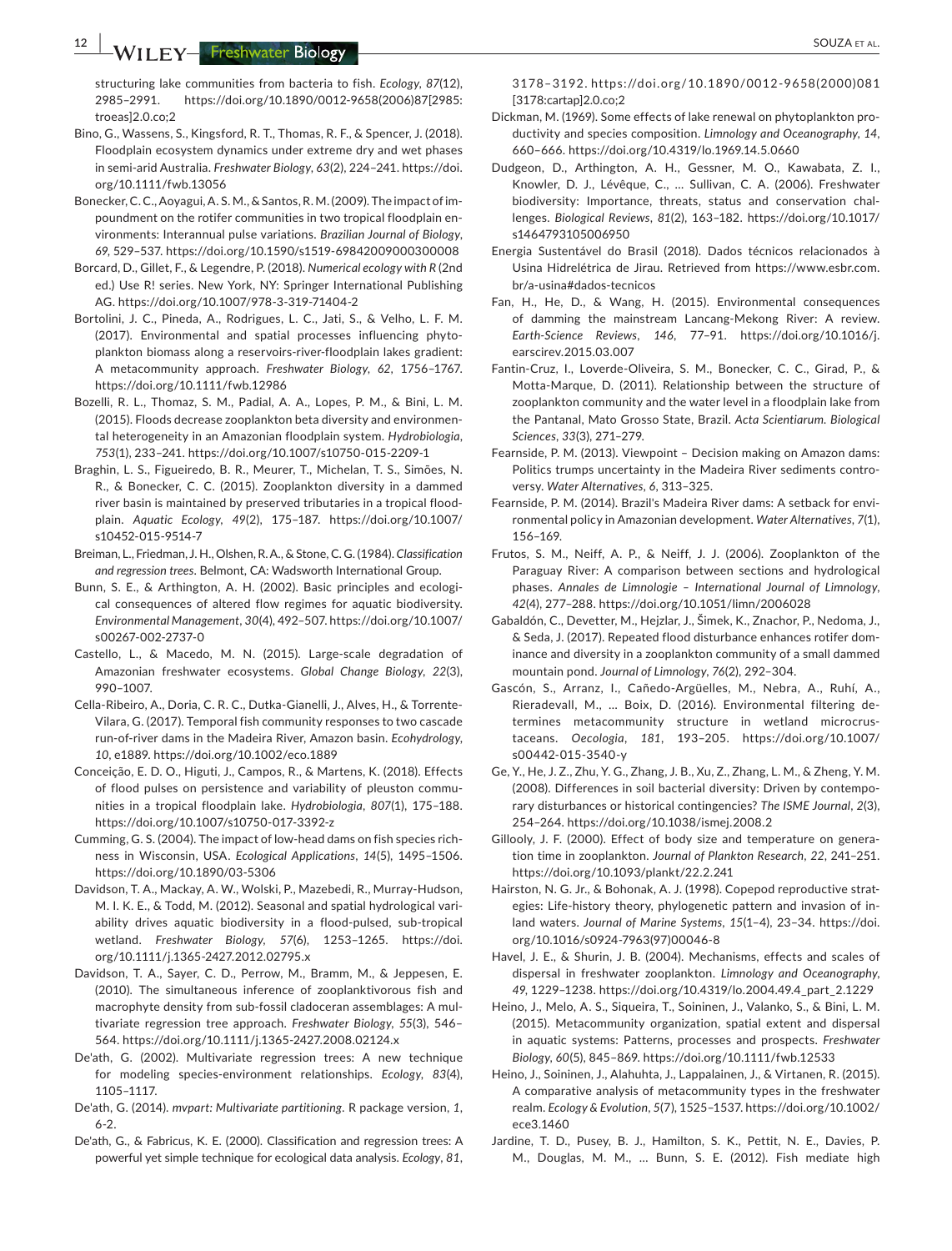**SOUZA** ET AL. **13**<br>**Example 2018 13**<br>**Example 2019 13**<br>**Example 2019 13** 

food web connectivity in the lower reaches of a tropical floodplain river. *Oecologia*, *168*(3), 829–838. [https://doi.org/10.1007/](https://doi.org/10.1007/s00442-011-2148-0) [s00442-011-2148-0](https://doi.org/10.1007/s00442-011-2148-0)

- Jose de Paggi, S. B., & Paggi, J. C. (2014). El zooplancton de los grandes ríos sudamericanos con planicie de inundación. *Revista FABICIB*, *18*, 166–194.
- Junk, W. J., Bayley, P. B., & Sparks, R. E. (1989). The flood pulse concept in river floodplain systems. In D. P. Dodge (Ed.), *Proceedings of the International Large River Symposium*, *Canadian Special Publication of Fisheries and Aquatic Sciences*, 106, (pp. 110–127).
- Lair, N. (2006). A review of regulation mechanisms of metazoan plankton in riverine ecosystems: Aquatic habitat versus biota. *River Research and Applications*, *22*(5), 567–593. [https://doi.org/10.1002/](https://doi.org/10.1002/(issn)1535-1467) [\(issn\)1535-1467](https://doi.org/10.1002/(issn)1535-1467)
- Lansac-Tôha, F. A., Velho, L. F. M., & Bonecker, C. C. (2003). Influência de macrófitas aquáticas sobre a estrutura da comunidade zooplanctônica. In S. M. Thomaz & L. M. Bini (Eds.), *Ecologia e manejo de macrófitas aquáticas* (pp. 231–242). Maringá, Brazil: Eduem.
- Latrubesse, E. M., Arima, E. Y., Dunne, T., Park, E., Baker, V. R., d'Horta, F. M., … Stevaux, J. C. (2017). Damming the rivers of the Amazon basin. *Nature*, *546*(7658), 363–369. <https://doi.org/10.1038/nature22333>
- Latrubesse, E. M., Stevaux, J. C., & Sinha, R. (2005). Tropical rivers. *Geomorphology*, *70*(3), 187–206. [https://doi.org/10.1016/j.](https://doi.org/10.1016/j.geomorph.2005.02.005) [geomorph.2005.02.005](https://doi.org/10.1016/j.geomorph.2005.02.005)
- Legendre, P., & Borcard, D. (2018). Box–Cox-chord transformations for community composition data prior to beta diversity analysis. *Ecography*, *41*, 1–5.
- Legendre, P., & Legendre, L. (2012). *Numerical ecology* (2nd English ed.). Amsterdam, the Netherlands: Elsevier Science BV.
- Leite, N. K., Krusche, A. V., Ballester, M. V., Victoria, R. L., Richey, J. E., & Gomes, B. M. (2011). Intra and interannual variability in the Madeira River water chemistry and sediment load. *Biogeochemistry*, *105*(1–3), 37–51. <https://doi.org/10.1007/s10533-010-9568-5>
- Loures, R. C., & Pompeu, P. S. (2018). Long-term study of reservoir cascade in south-eastern Brazil reveals spatio-temporal gradient in fish assemblages. *Marine & Freshwater Research*, *69*(12), 1983–1994. <https://doi.org/10.1071/mf18109>
- Matsumura-Tundisi, T., Tundisi, J. G., Souza-Soares, F., & Tundisi, J. E. M. (2015). Zooplankton community structure of the lower Xingu River (PA) related to the hydrological cycle. *Brazilian Journal of Biology*, *75*(3), 47–54. <https://doi.org/10.1590/1519-6984.03814bm>
- Molina-Carpio, J. (2008). Hidrologia e sedimentos. In G. Switkes (Ed.), *Águas Turvas: Alertas sobre as consequências de barrar o maior afluente do Amazonas* (pp. 50–93). São Paulo, Brazil: International Rivers.
- Molina-Carpio, J., Espinoza, J. C., Vauchel, P., Ronchail, J., Caloir, B. G., Guyot, J. L., & Noriega, L. (2017). Hydroclimatology of the Upper Madeira River basin: Spatio-temporal variability and trends. *Hydrological Sciences Journal*, *62*(6), 911–927. [https://doi.org/10.108](https://doi.org/10.1080/02626667.2016.1267861) [0/02626667.2016.1267861](https://doi.org/10.1080/02626667.2016.1267861)
- Moreira-Turcq, P., Seyler, P., Guyot, J. L., & Etcheber, H. (2003). Exportation of organic carbon from Amazon River and its main tributaries. *Hydrological Processes*, *17*(7), 1329–1344. [https://doi.](https://doi.org/10.1002/(issn)1099-1085) [org/10.1002/\(issn\)1099-1085](https://doi.org/10.1002/(issn)1099-1085)
- Oksanen, J., Blanchet, F. G., Friendly, M., Kindt, R., Legendre, P., McGlinn, D., … Wagner, H. (2018). *Vegan: Community Ecology Package*. R package version 2.5-2. Retrieved from [https://CRAN.R-project.org/](https://CRAN.R-project.org/package=vegan) [package=vegan](https://CRAN.R-project.org/package=vegan)
- Oliveira, A. G., Baumgartner, M. T., Gomes, L. C., Dias, R. M., & Agostinho, A. A. (2018). Long-term effects of flow regulation by dams simplify fish functional diversity. *Freshwater Biology*, *63*(3), 293–305. [https://](https://doi.org/10.1111/fwb.13064) [doi.org/10.1111/fwb.13064](https://doi.org/10.1111/fwb.13064)
- Ouellette, M. H., & Legendre, P. (2012). *MVPARTwrap: Additional functionalities for package mvpart*. R package version 0.1-9. Retrieved from <http://CRAN.Rproject.org/package=MVPARTwrap>
- Padial, A. A., Siqueira, T., Heino, J., Vieira, L. C. G., Bonecker, C. C., Lansac-Tôha, F. A., … Bini, L. M. (2012). Relationships between multiple biological groups and classification schemes in a Neotropical floodplain. *Ecological Indicators*, *13*(1), 55–65. [https://doi.org/10.1016/j.](https://doi.org/10.1016/j.ecolind.2011.05.007) [ecolind.2011.05.007](https://doi.org/10.1016/j.ecolind.2011.05.007)
- Palhiarini, W. S., Schwind, L. T. F., Arrieira, R. L., Velho, L. F. M., & Lansac-Tôha, F. A. (2017). Copepod assemblage structure (Crustacea: Copepoda) along a longitudinal environmental gradient in a tropical river-floodplain system, Brazil. *Acta Limnologica Brasiliensia*, *29*, e102.
- Poff, N. L., Allan, J. D., Bain, M. B., Karr, J. R., Prestegaard, K. L., Richter, B. D., … Stromberg, J. C. (1997). The natural flow regime. *BioScience*, *47*(11), 769–784. <https://doi.org/10.2307/1313099>
- Portinho, J. L., Perbiche‐Neves, G., & Nogueira, M. G. (2016). Zooplankton community and tributary effects in free-flowing section downstream a large tropical reservoir. *International Review of Hydrobiology*, *101*(1– 2), 48–56. <https://doi.org/10.1002/iroh.201501798>
- Pracheil, B. M., DeRolph, C. R., Schramm, M. P., & Bevelhimer, M. S. (2016). A fish-eye view of riverine hydropower systems: The current understanding of the biological response to turbine passage. *Reviews in Fish Biology and Fisheries*, *26*, 153–167. [https://doi.org/10.1007/](https://doi.org/10.1007/s11160-015-9416-8) [s11160-015-9416-8](https://doi.org/10.1007/s11160-015-9416-8)
- Quintana, X. D., Boix, D., Badosa, A., Brucet, S., Compte, J., Gascón, S., … Moreno-Amich, R. (2006). Community structure in Mediterranean shallow lentic ecosystems: Size-based vs. taxon-based approaches. *Limnetica*, *25*, 303–320.
- R Core Team (2018). *R: A language and environment for statistical computing*. Vienna, Austria: R Foundation for Statistical Computing. Retrieved from <https://www.R-project.org/>
- Rodriguez, M. A., & Lewis, W. M. Jr. (1997). Structure of fish assemblages along environmental gradients in floodplain lakes of the Orinoco River. *Ecological Monographs*, *67*, 109–128. [https://doi.](https://doi.org/10.2307/2963507) [org/10.2307/2963507](https://doi.org/10.2307/2963507)
- Salo, J., Kalliola, R., Häkkinen, I., Mäkinen, Y., Niemelä, P., Puhakka, M., & Coley,P.D.(1986).Riverdynamics andthediversityofAmazonlowland forest. *Nature*, *322*, 254–258. <https://doi.org/10.1038/322254a0>
- Serafim-Júnior, M., Lansac-Tôha, F. A., Lopes, R. M., & Perbiche-Neves, G. (2016). Continuity effects on rotifers and microcrustaceans caused by the construction of a downstream reservoir in a cascade series (Iguaçu River, Brazil). *Brazilian Journal of Biology*, *76*(2), 279– 291. <https://doi.org/10.1590/1519-6984.00314>
- Simões, N. R., Dias, J. D., Leal, C. M., Braghin, L. D. S. M., Lansac-Tôha, F. A., & Bonecker, C. C. (2013). Floods control the influence of environmental gradients on the diversity of zooplankton communities in a Neotropical floodplain. *Aquatic Sciences*, *75*(4), 607–617. [https://doi.](https://doi.org/10.1007/s00027-013-0304-9) [org/10.1007/s00027-013-0304-9](https://doi.org/10.1007/s00027-013-0304-9)
- Simões, N. R., Lansac-Tôha, F. A., Velho, L. F. M., & Bonecker, C. C. (2012). Intra and inter-annual structure of zooplankton communities in floodplain lakes: A long-term ecological research study. *Revista de Biologia Tropical*, *60*, 1819–1836.
- Souza-Filho, E. E. (2009). Evaluation of the Upper Paraná River discharge controlled by reservoirs. *Brazilian Journal of Biology*, *69*(2), 707–716. <https://doi.org/10.1590/s1519-69842009000300024>
- Thomaz, S. M., Bini, L. M., & Bozelli, R. L. (2007). Floods increase similarity among aquatic habitats in river-floodplain systems. *Hydrobiologia*, *579*, 1–13. <https://doi.org/10.1007/s10750-006-0285-y>
- Thomaz, S. M., Pagioro, T. A., Bini, L. M., Roberto, M. C., & Rocha, R. R. A. (2004). Limnological characterization of the aquatic environments and the influence of hydrometric levels. In S. M. Thomaz, A. A. Agostinho, & N. S. Hahn (Eds.), *The Upper Paraná River and its Floodplain: Physical aspects, ecology and conservation* (pp. 75–102). Leiden, the Netherlands: Backhuys Publishers.
- Timpe, K., & Kaplan, D. (2017). The changing hydrology of a dammed Amazon. *Science Advances*, *3*(11), e1700611. [https://doi.org/10.1126/](https://doi.org/10.1126/sciadv.1700611) [sciadv.1700611](https://doi.org/10.1126/sciadv.1700611)